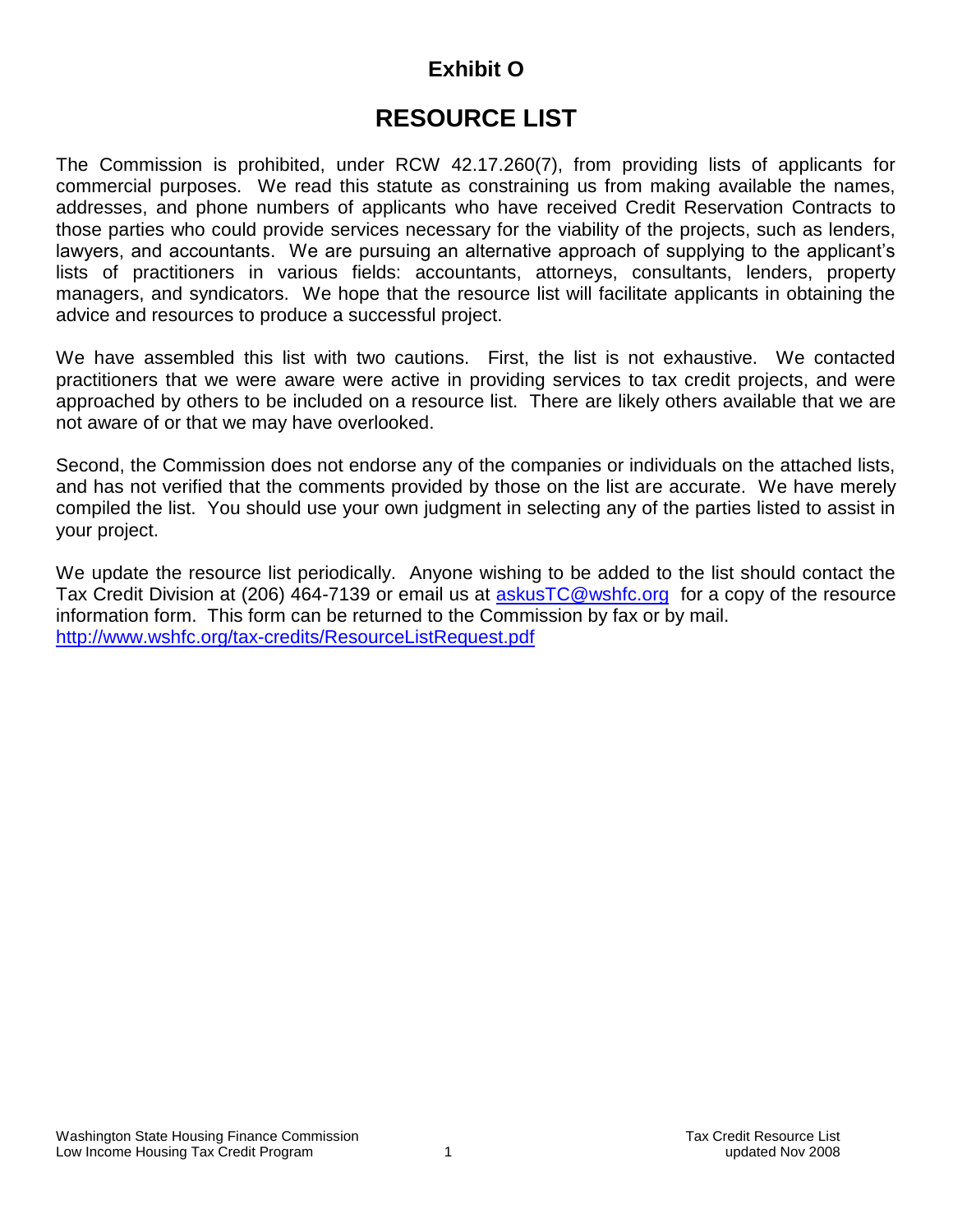# **ACCOUNTANTS**

# **Alegria & Company, P.S.**

601 North 39th Avenue Yakima, WA 98902

Contact: Barry Warner Phone: (509) 575-1065 Fax: (509) 575-1755 E-mail: [bwarner@yakcpa.com](mailto:bwarner@yakcpa.com)

Alegria & Company provides a full range of audit and tax services including the certification of construction costs and annual audit reporting as well as the 10% certification and tax return preparation

| <b>American Express Tax and Business Services Inc.</b> |          |                                 |
|--------------------------------------------------------|----------|---------------------------------|
| Suite 800                                              | Contact: | Joseph H. Caringella, CPA       |
| One South Wacker Drive                                 | Phone:   | $(312)$ 634-4360                |
| Chicago, IL 60606-4360                                 | Fax:     | (312) 634-5522                  |
|                                                        | E-mail:  | Joseph.H.Caringella@aexp.com    |
|                                                        |          |                                 |
| <b>Loveridge Hunt &amp; Company PLLC</b>               |          |                                 |
| 11100 NE Eighth Street                                 | Contact: | Max Hunt; Paul Loveridge; Ron   |
| Suite 410                                              |          | Fechtner                        |
| Bellevue WA 98004                                      | Phone:   | (425) 453-2088                  |
|                                                        | Fax:     | (425) 646-3368                  |
|                                                        | E-mail:  | mhunt@LoveridgeHuntcpa.com      |
|                                                        |          | ploveridge@LoveridgeHuntcpa.com |
|                                                        |          | pfechtner@LoveridgeHuntcpa.com  |

Cost Certifications, 10% Carryover Certification, annual audits, tax return preparation and consulting, compliance testing; Currently serving over 500 entities participating in the Low Income Housing Tax Credit Program

## **Clark Nuber P.S.**

| 10900 NE $4th$ Street | Contact: | Vincent J. Stevens, CPA |
|-----------------------|----------|-------------------------|
| <b>Suite 1700</b>     | Phone:   | (425) 990-7608          |
| Bellevue, WA 98004    | Fax:     | (425) 709-6579          |
|                       | E-mail:  | vstevens@clarknuber.com |

Accounting, Auditing, Taxes, Federal Compliance, Cost Certifications, Systems consulting and general management consulting

## **Deloitte & Touche LLP**

| 700 Fifth Avenue | Contact: | Nancy Hadley   |
|------------------|----------|----------------|
| Suite 4500       | Phone:   | (206) 292-1800 |
| Seattle WA 98104 | Fax:     | (206) 343-7809 |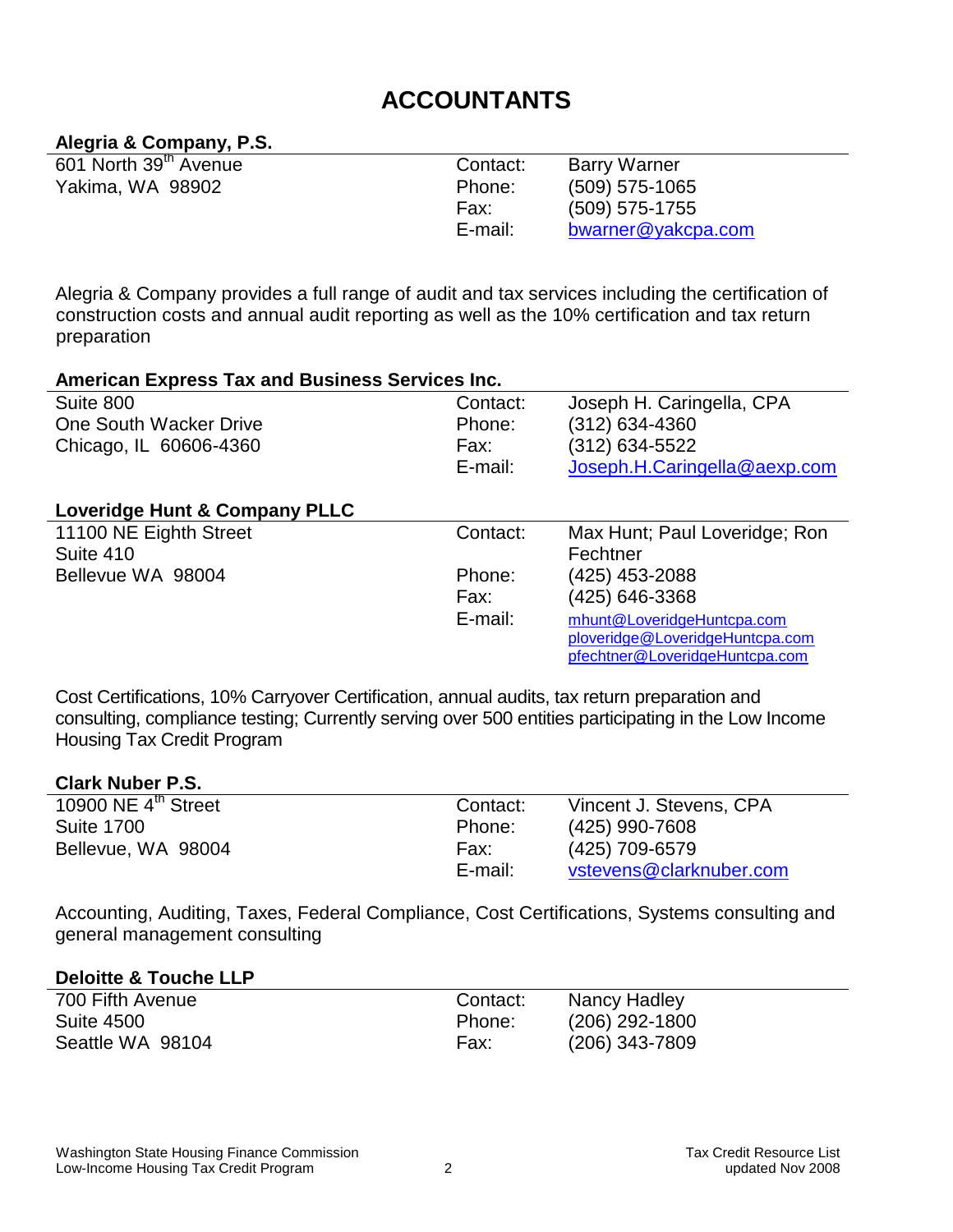The Deloitte & Touche Real Estate & Construction Group provides leadership in all areas of real estate including acquisition, development, financing, tax credits, disposition and compliance.

# **Deloitte & Touche LLP**

| 3900 US Bancorp Tower  | Contact: | Neal Sacon, Michael Silver |
|------------------------|----------|----------------------------|
| 111 SW Fifth Avenue    | Phone:   | (503) 727-5294 (Sacon)     |
| Portland OR 97204-3698 |          | (503) 727-5215 (Silver)    |
|                        | Fax:     | (503) 219-0340 (Sacon)     |
|                        |          | (503) 219-0336 (Silver)    |

Review internal projections, audit for eligible basis and satisfaction of the "10%" test, assist in discussions with lenders, research tax issues associated with tax credit, and prepare annual tax returns. Assistance with tax credit allocation applications, negotiating with investors and eligible basis audits.

## **Favors Rettig, CPA's, P.S.**

| 1901 65 <sup>th</sup> Avenue West | Contact: | Michael J. Favors, CPA |
|-----------------------------------|----------|------------------------|
| Suite 100                         |          | G. Matthew Rettig, CPA |
| Fircrest, WA 98466                | Phone:   | $(253) 564 - 4993$     |
|                                   | Fax:     | $(253) 564 - 2508$     |
|                                   | E-mail:  | mike@favorscpas.com    |
|                                   |          | matt@favorscpas.com    |
|                                   |          |                        |

Full service CPA firm with over 100 projects providing low income or affordable housing. We specialize in providing our client service available in larger firms.

## **Finney, Neill & Company, P.S.**

| 9757 Greenwood Ave. North | Contact: | Steven Judd, CPA, CMA, CFE |
|---------------------------|----------|----------------------------|
| Seattle, WA 98103         | Phone:   | (206) 298-9811             |
|                           | Fax:     | (206) 298-9772             |
|                           | E-mail:  | sjudd@finneyneill.com      |

A full service CPA firm working with developers, investors, public housing authorities, public development authorities and not-for-profit organizations. 10% and Final Cost Certification Audits; annual financial statement audits; tax return preparation/consulting; single purpose, mixed-use and tax-exempt bond financed projects.

## **Jacobson Jarvis & Co., PLLC**

| <b>600 Stewart Street</b> | Contact: | <b>Marshall Butler</b> |
|---------------------------|----------|------------------------|
| <b>Suite 1900</b>         | Phone:   | $(206)$ 628-8990       |
| Seattle, WA 98101-1219    | Fax:     | $(206)$ 628-0432       |
|                           | E-mail:  | marshall@jjco.com      |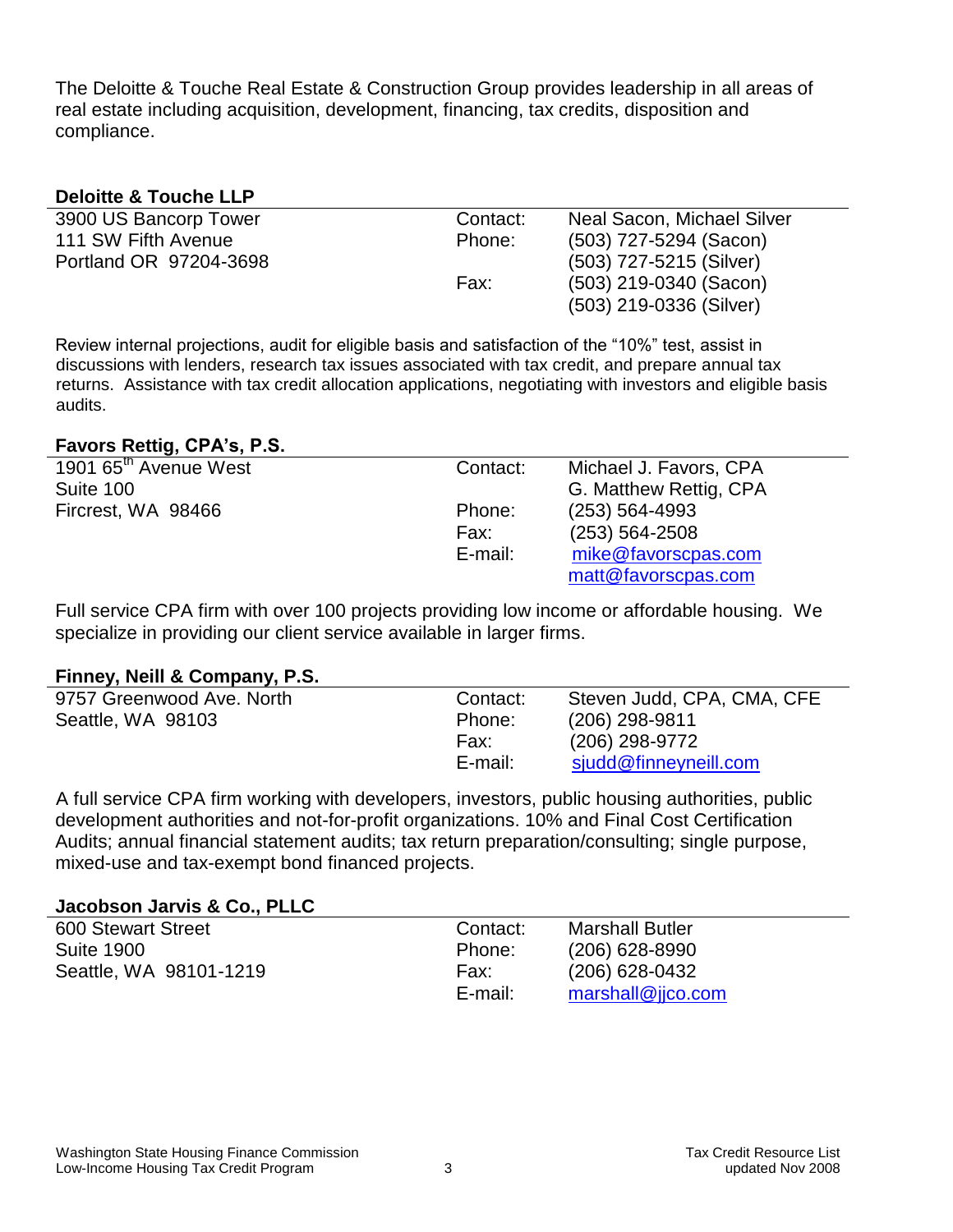Jacobson Jarvis is a full-service certified public accounting firm focusing 100% on the Not-For-Profit community, providing audit, cost certification, tax and consulting services. Our auditors work solely with NFP clients to help them achieve their mission. Our software consultants provide sales, service and training in NFP accounting, fundraising and asset management software.

# **John L. O'Brien & Company, PLLC**

| 1402 Third Avenue | Contact: | Linda M. Canney, CPA |
|-------------------|----------|----------------------|
| <b>Suite 1305</b> | Phone:   | (206) 624-3636       |
| Seattle, WA 98101 | Fax:     | $(206)$ 624-8660     |
|                   | E-mail:  | lindac@ilobcpas.com  |

10% Test, Final Cost Certification, Audits, Tax Return preparation and Financial statement audits

## **Kolp Lux & Hammack**

|                                  | Contact: | Robert Kolp    |
|----------------------------------|----------|----------------|
| 1715 $114^{\text{th}}$ Avenue SE | Phone:   | (425) 454-5430 |
| Suite 220                        | Fax:     | (425) 454-2329 |
| Bellevue WA 98004                |          |                |

## **LeMaster & Daniels PLLC**

|                       | Contact: | <b>Ralph Conner</b>          |
|-----------------------|----------|------------------------------|
| 10 North Tenth Avenue | Phone:   | $(509)$ 453-0123             |
| Yakima WA 98902       | Fax:     | (509) 453-0127               |
|                       | E-mail:  | rconner@lemaster-daniels.com |

LeMaster & Daniels PLLC has experience with assisting on accounting and taxation matters in regard to developer and associated partnerships. Preparation of 10% and final certification process. Certification of construction costs and annual audit.

## **LeMaster & Daniels PLLC**

| 8817 East Mission<br>Spokane WA 99212      | Contact:<br>Phone:<br>Fax:<br>E-mail: | <b>Ardis Ribail</b><br>(509) 928-1714<br>(509) 928-1909<br>aribail@lemaster-daniels.com |
|--------------------------------------------|---------------------------------------|-----------------------------------------------------------------------------------------|
| <b>LeMaster &amp; Daniels PLLC</b>         |                                       |                                                                                         |
| 800 Seafirst Financial Center              | Contact:                              | Larry Wyatt                                                                             |
| West 601 Riverside                         | Phone:                                | (509) 624-4315                                                                          |
| Spokane WA 99201-0614                      | Fax:                                  | (509) 624-8874                                                                          |
|                                            | E-mail:                               | lwyatt@lemaster-daniels.com                                                             |
| <b>McDirmid Mikkelsen &amp; Secrest PS</b> |                                       |                                                                                         |
| 926 West Sprague                           | Contact:                              | Ken Secrest/ Marcie Pettis                                                              |
| Suite 300                                  | Phone:                                | (509) 747-6154                                                                          |
| Spokane WA 99201-4015                      | Fax:                                  | (509) 838-0508                                                                          |
|                                            | E-mail:                               | kes@mmsps.com                                                                           |
|                                            |                                       | mmsmarcie@aol.com                                                                       |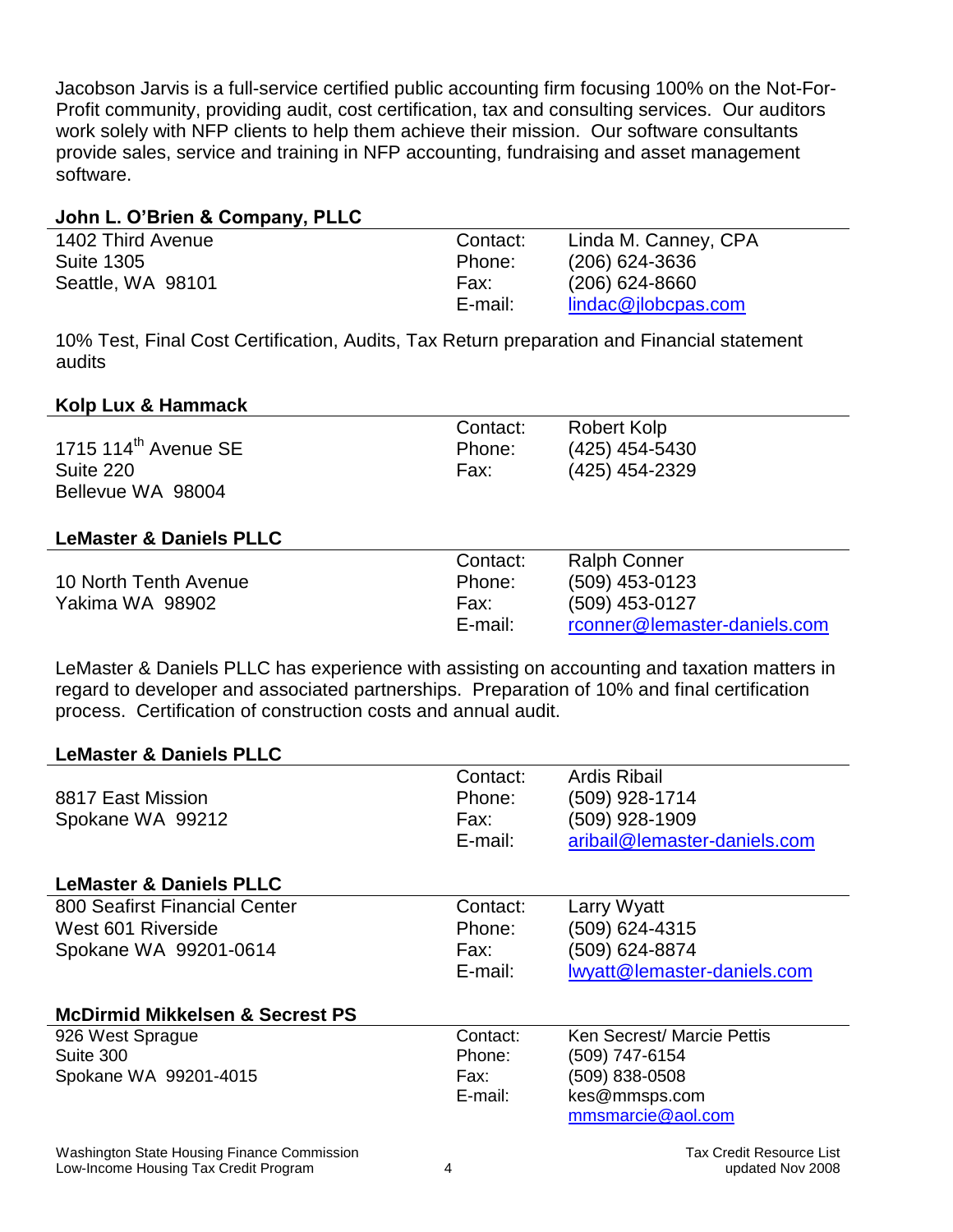Audits and accounting, tax, cost certification audits.

# **Nordberg Hammack Kolp & Cash, PS**

| $915$ 118 <sup>th</sup> Avenue SE | Contact: | Robert A. Kolp, CPA/Scott M. Nordberg, CPA, |
|-----------------------------------|----------|---------------------------------------------|
| Suite 280                         |          | CMA                                         |
| Bellevue, WA 98005                | Phone:   | (425) 450-9995                              |
|                                   | Fax:     | (425) 450-9994                              |
|                                   | E-mail:  | bakcpa@nhkc-cpa.com                         |
|                                   |          | smncpa@nhkc-cpa.com                         |

Full-service CPA firm specializing in low income housing including 10% Test Cost Certification Audits, Final Cost Certification Audits, Tax Preparation/Consulting & Financial Statement Audits

| Novogradac & Company LLP |          |                          |
|--------------------------|----------|--------------------------|
| 246 First Street         | Contact: | <b>Stephen Tracy</b>     |
| Suite 500                | Phone:   | $(415)$ 356-8010         |
| San Francisco CA 94105   | Fax:     | $(415)$ 356-8001         |
|                          | E-mail:  | stephen.tracy@novoco.com |

10% Test Cost Certification Audits, Final cost Certification Audits, Tax Return Preparation/Consulting, Financial Statement Audits, Appraisal Services, Consulting Services (e.g., IRS section 42), and Tax Credit application preparation.

# **Reznick Fedder & Silverman CPAs PC**

| 5607 Glenridge Drive | Contact: | Edward Lusk, Jr. |
|----------------------|----------|------------------|
| Suite 500            | Phone:   | (404) 847-9447   |
| Atlanta GA 30342     | Fax:     | (404) 847-9495   |

Forecasts, Cost Certifications, Annual Audits. 10% Carryover Certifications, Section 42 compliance testing and instruction, NOI Audits, Consulting (i.e., Tax and Transacting), Tax Return Preparation.

# **Squires Maddux & Company, PLLC**

| 100 Second Avenue S | Contact:                      | John Maddux/Gary Squires |
|---------------------|-------------------------------|--------------------------|
| Suite 270           | Phone:                        | (425) 712-0515           |
| Edmonds, WA 98020   | Fax:                          | (425) 778-0448           |
|                     | E-Mail john@squiresmaddux.com |                          |

Ten percent carryover certifications, final cost certifications, audits and tax return preparation

# **Watson & Associates, P.S.**

| <b>600 University Street</b> | Contact: | Karen Oatey.            |
|------------------------------|----------|-------------------------|
| <b>Suite 2828</b>            | Phone:   | (206) 829-1401 ext. 102 |
| Seattle, WA 98101            | Fax:     | $(206)$ 382-3558        |
|                              | E-Mail   | Karen@watsoncpas.com    |

10% Test Cost Certification Audits; Final Cost Certification Audits, Tax Return preparation; Financial Statement Audits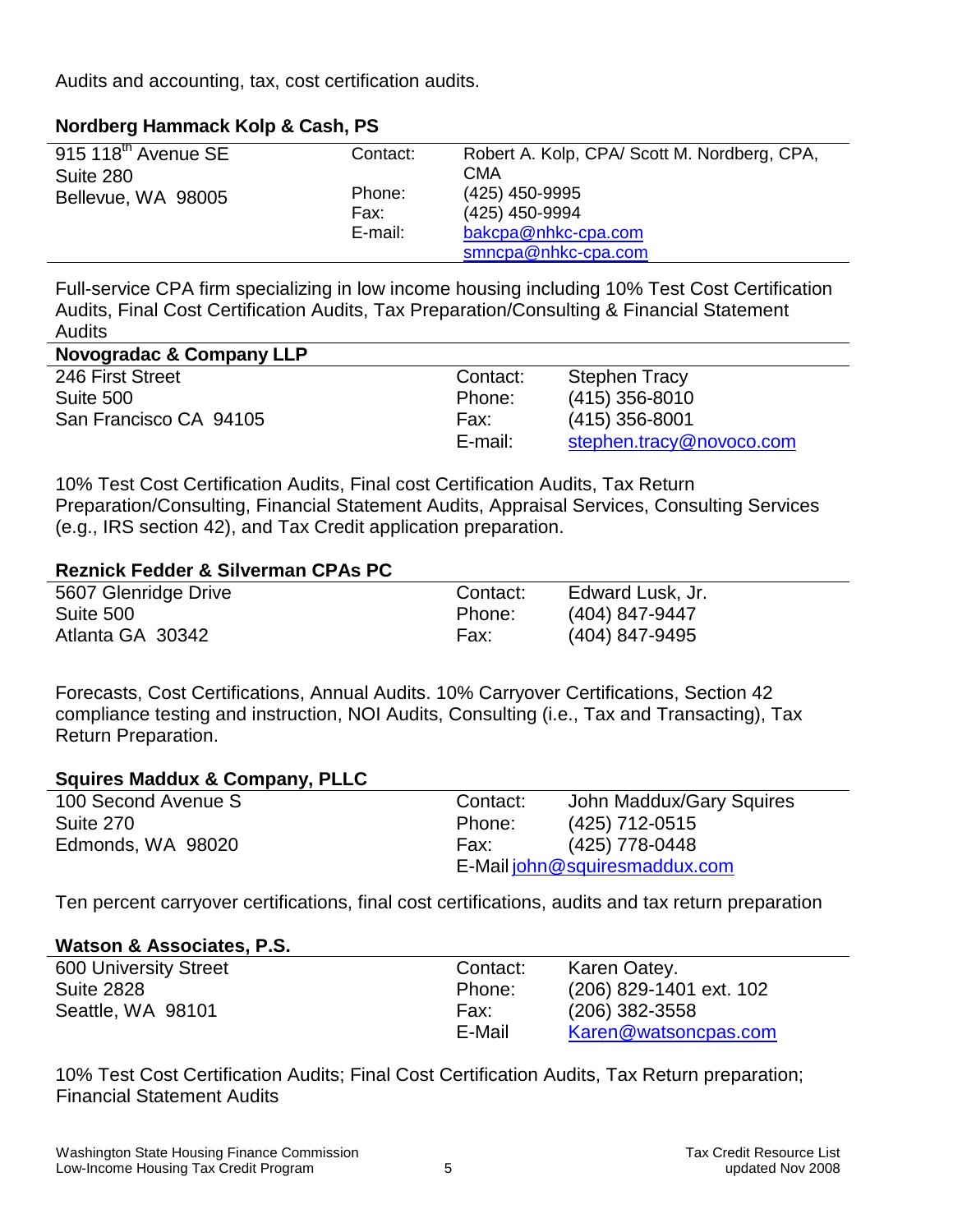# **ATTORNEYS**

# **Bjornson Law Offices PC**

|                          | Contact: | David Bjornson          |
|--------------------------|----------|-------------------------|
| 2809 Great Northern Loop | Phone:   | (406) 721-8896          |
| Suite 100                | Fax:     | $(406)$ 541-8900        |
| Missoula MT 59808        | E-mail:  | bjorlaw@bjornsonlaw.com |

David Bjornson is a CPA and an attorney. Has represented owners, developers and non-profit entities in the acquisition, development, construction and financing of affordable housing. Experienced in advising clients on projects in WA, MT, OK and TX. Has a Masters of Law in taxation from NYU, and practiced law in Seattle with the accounting firm of Touche, Ross & Co., and the law firm of Bogle & Gates.

#### **Debora Juarez- Williams Kastner**

|                              | Contact: | Debora Juarez-Williams Kastner |
|------------------------------|----------|--------------------------------|
| <b>Two Union Square</b>      | Phone:   | $(206)$ 628-6781               |
| 601 Union Street, Suite 4100 | Fax:     | $(206)$ 628-6611               |
| Seattle, WA 98101            | E-mail:  | djuarez@williamsKastner.com    |

A Full Service law firm with extensive experience in LIHTC, Housing Bonds, and Nonprofit Housing programs

#### **Drummond Woodsum & MacMahon**

|                            | Contact: | <b>Greg Sample</b> |
|----------------------------|----------|--------------------|
| 235 Commercial Street      | Phone:   | (800) 727-1941     |
| PO Box 9781                | Fax:     | (207) 772-3762     |
| Portland, Maine 04104-5081 | E-mail:  | gsample@dwnlaw.com |

In its Indian Law Group, Drummond Woodsum & MacMahon has more than 50 years experience representing Indian tribes, tribal housing authorities, and responsible developers doing business with tribes, including complex tax and commercial financing transactions. In the last 15 years, the firm has also represented housing authorities, non-profit and for-profit developers, lenders or tax credit investors in nearly 100 tax credit- and/or bond-financed lowincome housing projects in a number of states. Working with local counsel, Drummond Woodsum has a particular interest in working for tribes, their TDHEs, or other parties to tribal housing projects financed with bonds or tax credits.

## **Foster Pepper & Shefelman PLLC**

| 1111 Third Avenue                         | Contact: | Deborah Winter   |
|-------------------------------------------|----------|------------------|
| <b>Suite 3400</b>                         | Phone:   | (206) 447-4400   |
| Seattle WA 98101                          | Fax:     | (206) 447-9700   |
|                                           | E-mail:  | wintd@foster.com |
| <b>Foster Pepper &amp; Shefelman PLLC</b> |          |                  |
| 422 West Riverside Avenue                 | Contact: | <b>Jeff Nave</b> |
| <b>Suite 1310</b>                         | Phone:   | (509) 777-1601   |
| Spokane, WA 99201-0302                    | Fax:     | (800) 533-2202   |
|                                           | E-mail:  | navej@foster.com |
|                                           |          |                  |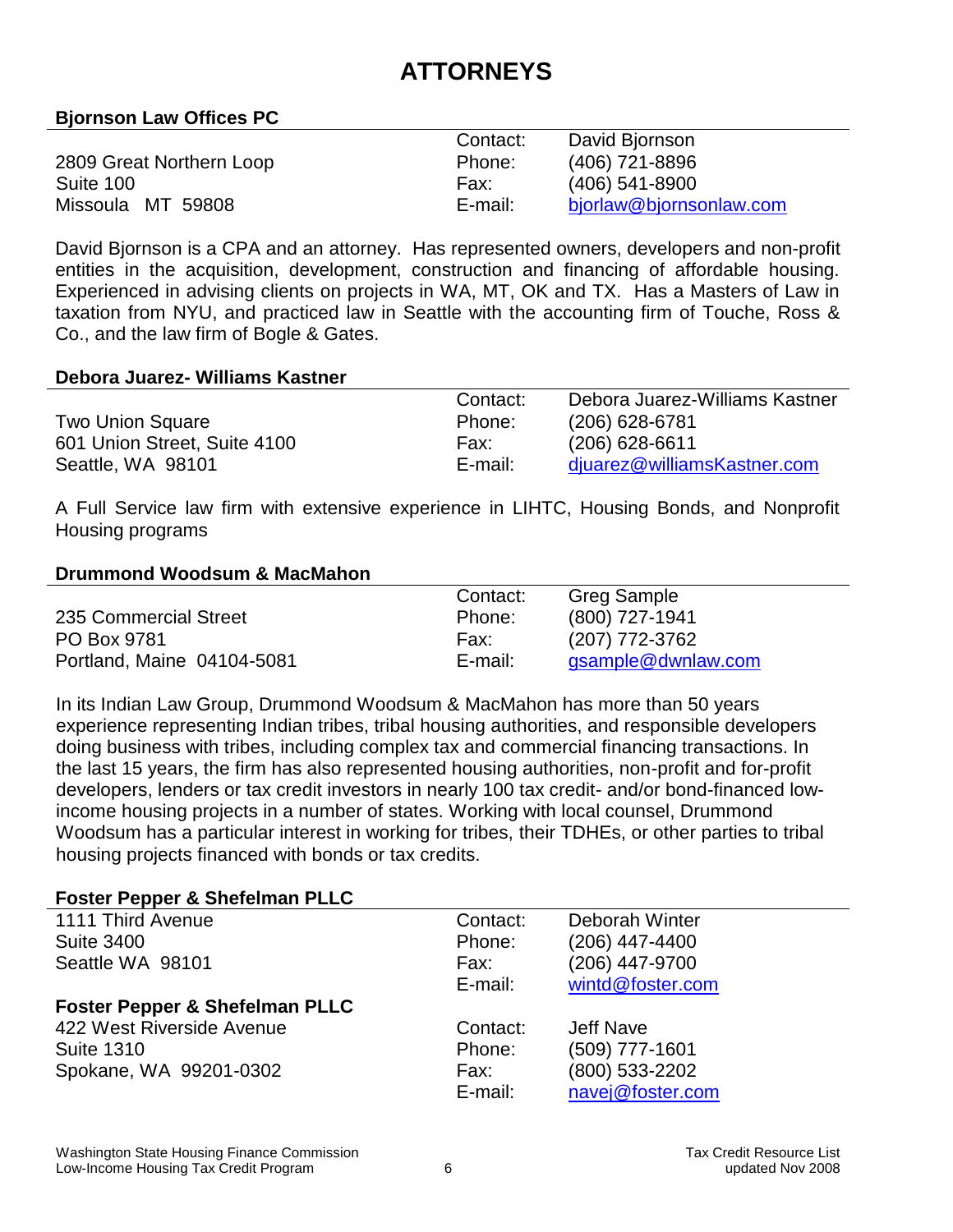FP&S provides legal representation of housing authorities, nonprofit and for-profit organizations, tribal entitles and equity investors on tax credit projects and on bond financings. Tax Credit experience includes HOPE VI mixed finance projects, tribal housing projects involving NAHASDA funds, tax-exempt general partners, and "4%" credits for bond-financed buildings.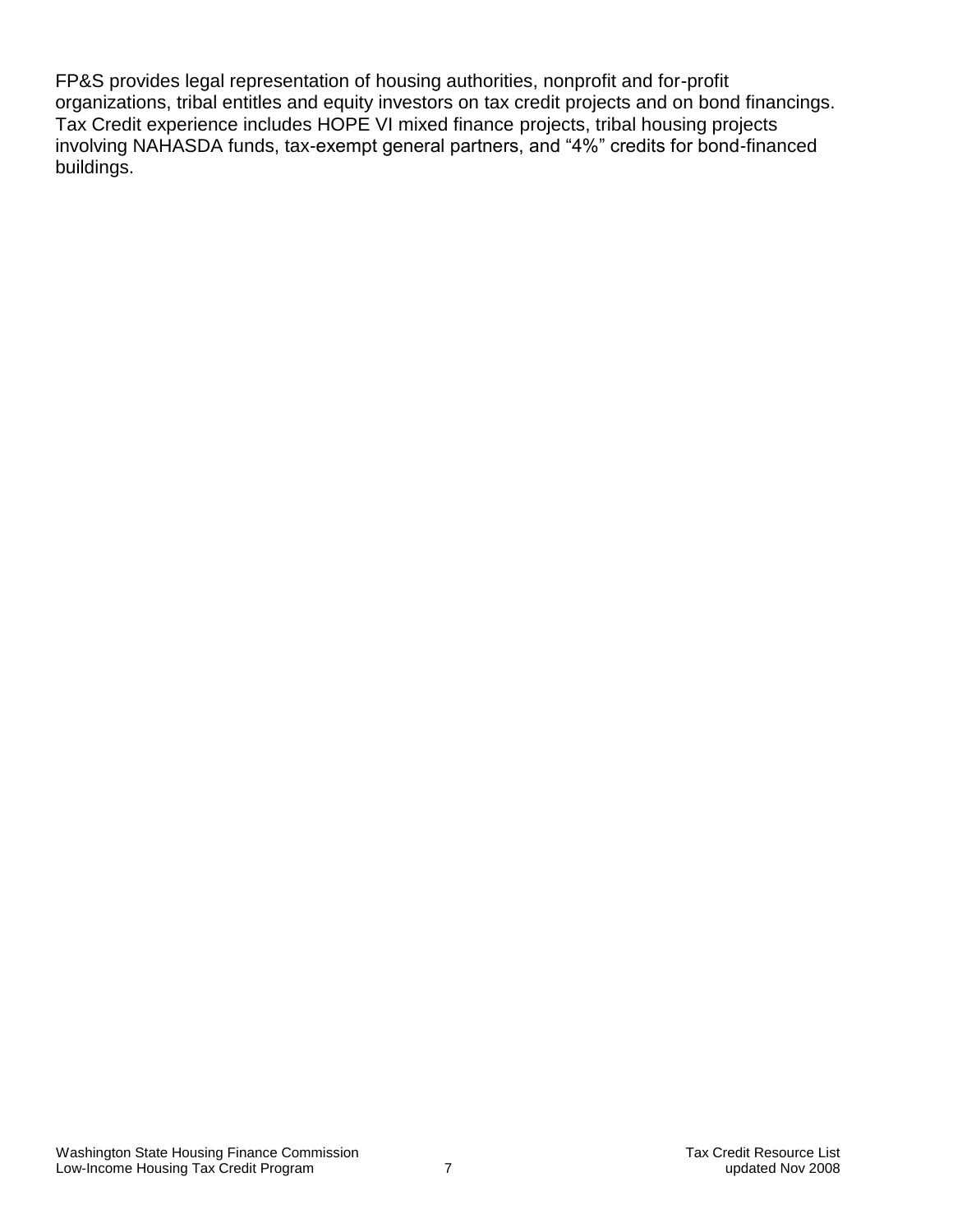| <b>Garvey Schubert &amp; Barer</b> |                            |
|------------------------------------|----------------------------|
| 18 <sup>th</sup> Floor             | Contact:                   |
| Second & Seneca Building           | $(206)$ 816-1342<br>Phone: |
| Seattle, WA 98101-2939             | $(206)$ 464-0125<br>Fax:   |

Garvey Schubert Barer provides the full range of legal services with respect to affordable housing transactions. Ruth Sparrow represents public housing authorities, and private and nonprofit developers and investors in mixed finance, low-income housing and historic rehabilitation tax credit transactions nationwide, primarily with respect t tax credit and HUD issues. Lori Salzarulo represents developers of affordable housing with respect to real estate acquisition and development, and financing.

# **Hawkins Delafield & Wood LLP**

| One Embarcadero Center, Suite 3820 | Contact: | John O. Renken |
|------------------------------------|----------|----------------|
|                                    |          |                |
| San Francisco, CA 94111            | Phone:   | (415) 486-4212 |
|                                    | Mobile:  | (415) 793-8484 |

Hawkins Delafield & Wood LLP is the number one Bond Counsel firm in the country with respect to housing financings. Since 1980, Hawkins has served as Bond Counsel for more than 1,850 housing bond issues aggregating more than \$77.4 billion, more than any other firm.

## **Kantor Taylor McCarthy PC**

| 1501 Fourth Avenue | Contact: | Mark Kantor      |
|--------------------|----------|------------------|
| <b>Suite 1610</b>  | Phone:   | $(206)$ 625 9898 |
| Seattle WA 98101   | Fax:     | $(206)$ 625-9951 |

Legal services include preparation and/or review of real estate acquisition documents, preparation and negotiation of developer, construction and management agreements, review of proposed equity financing commitments and preparation of all equity financing documents, including partnership agreements, legal opinions, tax opinions and related documents.

# **Law Offices of Gary E. Suoja**

| 200 First Avenue West      | Phone:  | (206) 505-7995      |
|----------------------------|---------|---------------------|
| Suite 403                  | Fax:    | (206) 505-7994      |
| Seattle WA 98119           |         |                     |
|                            |         |                     |
| <b>Linda Moore</b>         |         |                     |
| 5880 South Mutiny Bay Road | Phone:  | (360) 331-2406      |
| Freeland WA 98249          | Fax:    | (360) 331-3427      |
|                            | E-mail: | Igmoore@whidbey.com |

Full range of legal services and financial consultation relating to low-income housing.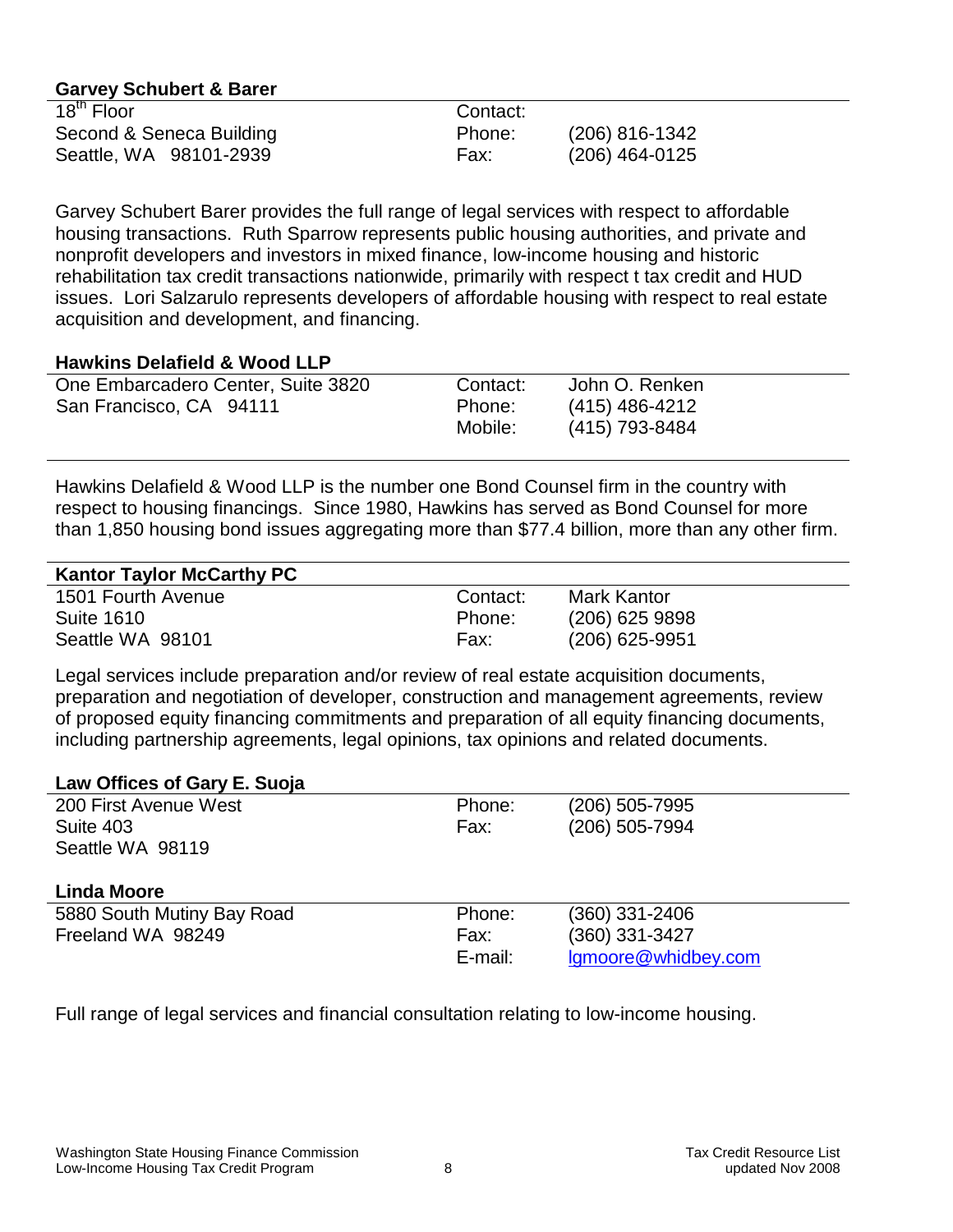## **Miller Nash LLP**

| 3500 US Bancorp Tower          | Contact: | <b>Ronald Shellan</b>  |
|--------------------------------|----------|------------------------|
| 111 SW Fifth Avenue, Ste. 3500 | Phone:   | $(503)$ 205-2541       |
| Portland OR 97204-3699         | Fax:     | $(503)$ 224-0155       |
|                                | E-mail:  | shellan@millernash.com |

A Law firm providing legal services relating to financing, developing and syndicating lowincome Section 42 housing projects.

## **Christopher K. Robinson**

| 1 Mt. Jefferson Terrace | Contact: | Christopher K. Robinson |
|-------------------------|----------|-------------------------|
| Lake Oswego, OR 97035   | Phone:   | $(503)$ 635-9330        |
|                         | Fax:     | $(503)$ 635-9010        |
|                         | E-mail:  | $chris@prl-tax.com$     |
|                         |          |                         |

Property tax consulting and representation; Specific expertise on valuation of affordable housing for tax purposes.

## **Ruth S. Sparrow**

| 926 24th Way SW   | Contact: | Ruth S. Sparrow         |
|-------------------|----------|-------------------------|
| <b>PO Box 187</b> | Phone:   | $(360)$ 943-8320        |
| Olympia, WA 98507 | Fax:     | $(360)$ 943-6150        |
|                   | E-mail:  | sparrow@owensdavies.com |

Representation of non-profit and for-profit developers, public housing authorities, investor and syndicators I low-income housing tax credit transactions, including real estate acquisition, finance, tax credit equity, construction, property management, and compliance with HUD policy. Ruth S. Sparrow formerly served as Vice Chair of the Government Assisted and Affordable Housing Group of Wolf Block Schorr and Solis-Cohen, LLP, a large Philadelphia law firm and has represented clients in affordable housing and historic rehabilitation tax credit transactions in various states nationwide.

# **Robert J. Sullivan PC**

| One SW Columbia   | Contact: | <b>Robert Sullivan</b> |
|-------------------|----------|------------------------|
| <b>Suite 1600</b> | Phone:   | $(503)$ 226-6400       |
| Portland OR 97258 | Fax:     | (503) 226-0892         |
|                   | E-mail:  | robslaw@spiritone.com  |

Representing owners, developers, investors, governmental agencies and nonprofit entities in the acquisition, development, construction and financing (bonds and/or tax credits) of affordable housing. Experienced in advising clients in the production of over \$300 million in affordable housing.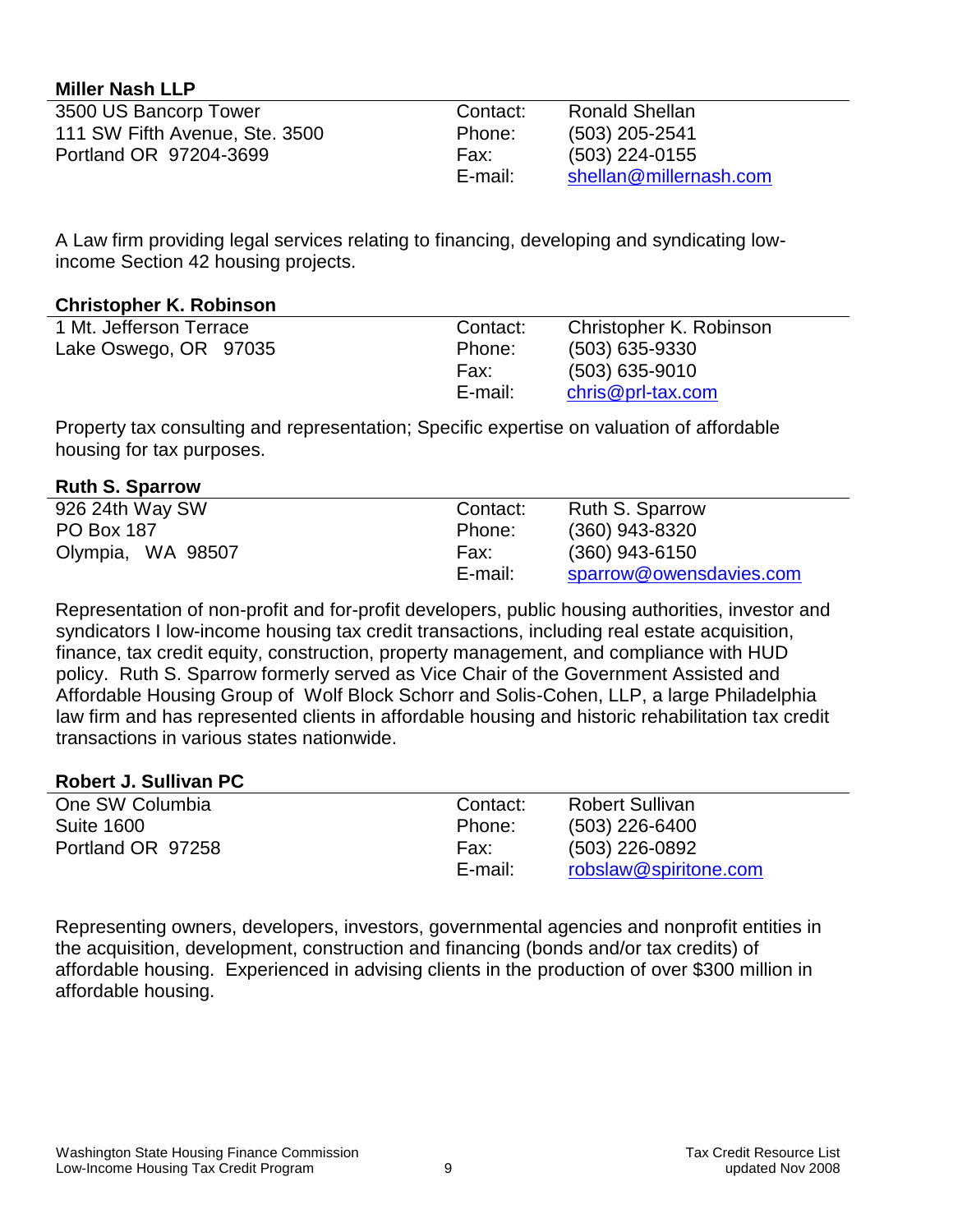# **University of Washington Clinical Law Program**

| 4045 Brooklyn Avenue NE | Contact: | Lori Salzarulo      |
|-------------------------|----------|---------------------|
| Box 354563              | Phone:   | $(206)$ 543-3434    |
| Seattle WA 98105        | Fax:     | $(206)$ 685-2388    |
|                         | E-mail:  | lorisalz@u.wash.edu |
|                         |          |                     |

Third year law students, under the supervision of an attorney, provide low or no-fee legal services to nonprofit developers of affordable housing.

# **Wolfe Thompson PS**

| 1200 5th Avenue   | Contact:        | Steven Wolfe-Thompson |
|-------------------|-----------------|-----------------------|
| Suite 625         | Phone:          | (206) 292-3030        |
| Seattle, WA 98101 | Fax:<br>E-mail: | (702) 995-0155        |
|                   |                 | wolfe@wolfelawyer.com |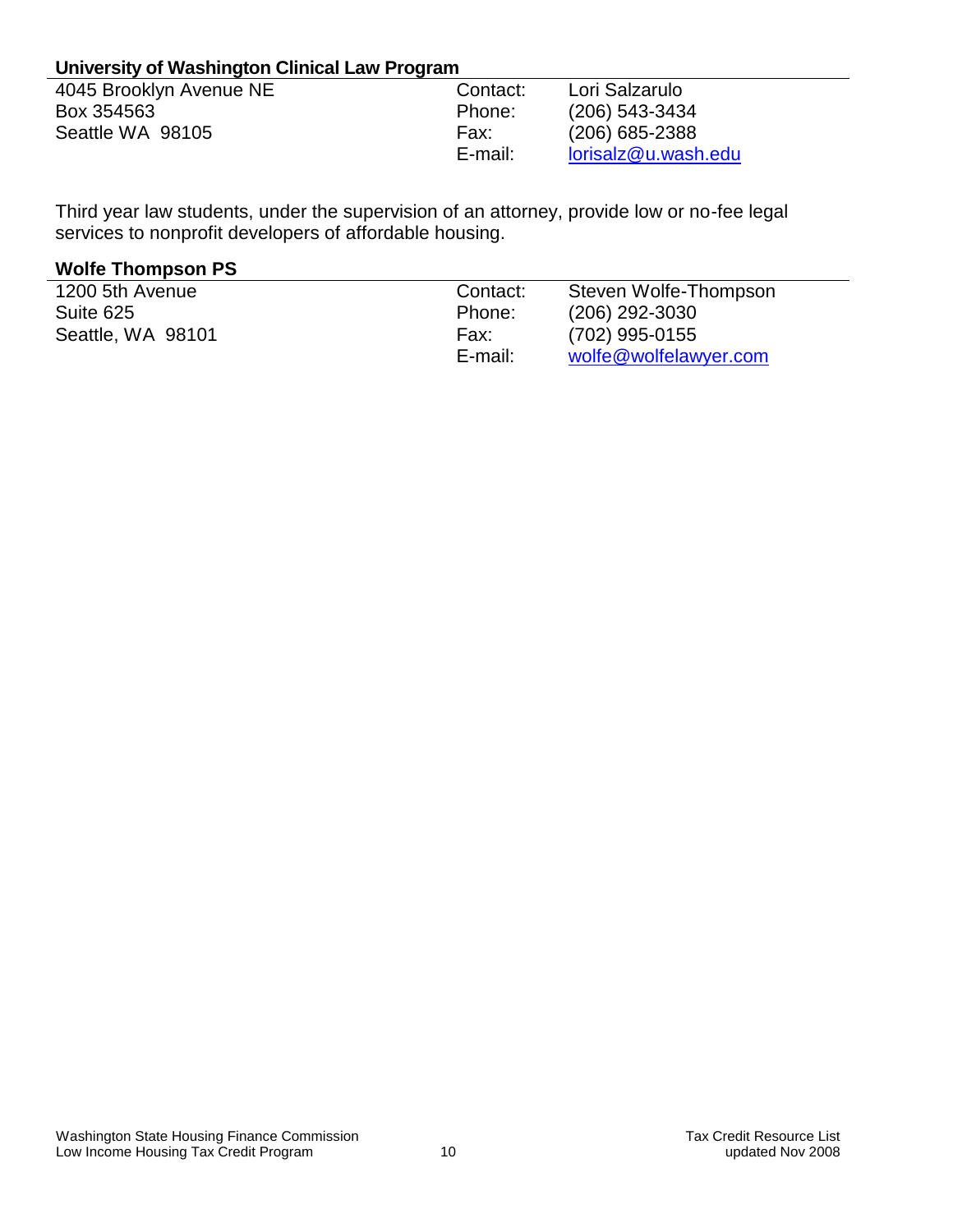# **CONSULTANTS**

# **The Allied Group Inc**

| 14405 SE 36 <sup>th</sup> Street | Contact: | Sloan Jordan, Melissa Koenig |
|----------------------------------|----------|------------------------------|
| Suite 300                        | Phone:   | (425) 562-9292               |
| Bellevue WA 98006                | Fax:     | (425) 746-0281               |
|                                  | E-mail:  | sloanj@aol.com               |
|                                  |          | melallied@aol.com            |

Consulting and full-service property management company with portfolio of Bond, HUD, Tax Credit, and Conventional properties.

## **Beacon Development Group**

| 1221 East Pike Street | Contact: | <b>Paul Purcell</b>      |
|-----------------------|----------|--------------------------|
| Suite 300             | Phone:   | $(206)$ 860-2491         |
| Seattle, WA 98122     | Fax:     | $(206) 860 - 2094$       |
|                       | E-mail:  | paulp@beacondevgroup.com |
|                       |          |                          |

We provide superior consulting, development management, housing development, and planning services to non-profit, public and faith-based organizations dedicated to building affordable housing and healthy communities. Our services include: site identification, assessment and acquisition assistance, feasibility studies, construction management services, investor identification and negotiation, public and private construction and permanent funding applications and negotiations, and organizational assessment.

# **CC Consulting**

| 2961 Riviera Blvd. | Contact: | Roxanna Nanto     |
|--------------------|----------|-------------------|
| Malaga, WA 98828   | Phone:   | (509) 665-9787    |
|                    | Fax:     | (509) 664-6437    |
|                    | E-mail:  | nanto@televar.com |

Project development and financial consulting. All aspects of development process including site or property acquisition, public and private loan and grant funding applications, coordinate development team, construction management, organizational planning and capacity building.

# **Capital Real Estate Group, LLC**

| 3905 Martin Way East, Ste. D2 | Contact: | Nathan Peppin        |
|-------------------------------|----------|----------------------|
| Olympia, WA 98503             | Phone:   | $(360)$ 556-5896     |
|                               | E-mail:  | n.peppin@comcast.net |

Providing expert consulting services to private and public entities developing affordable housing. Services include feasibility analysis, site/project acquisition and development assistance, investor identification and proposal analysis, RFP and RFQ development, an capital structure planning, application submissions and negotiations.

# **Common Ground**

419 Occidental Ave S., # 201 Seattle WA 98104

Contact: Lynn Davison Phone: (206) 461-4500 Fax: (206) 461-3871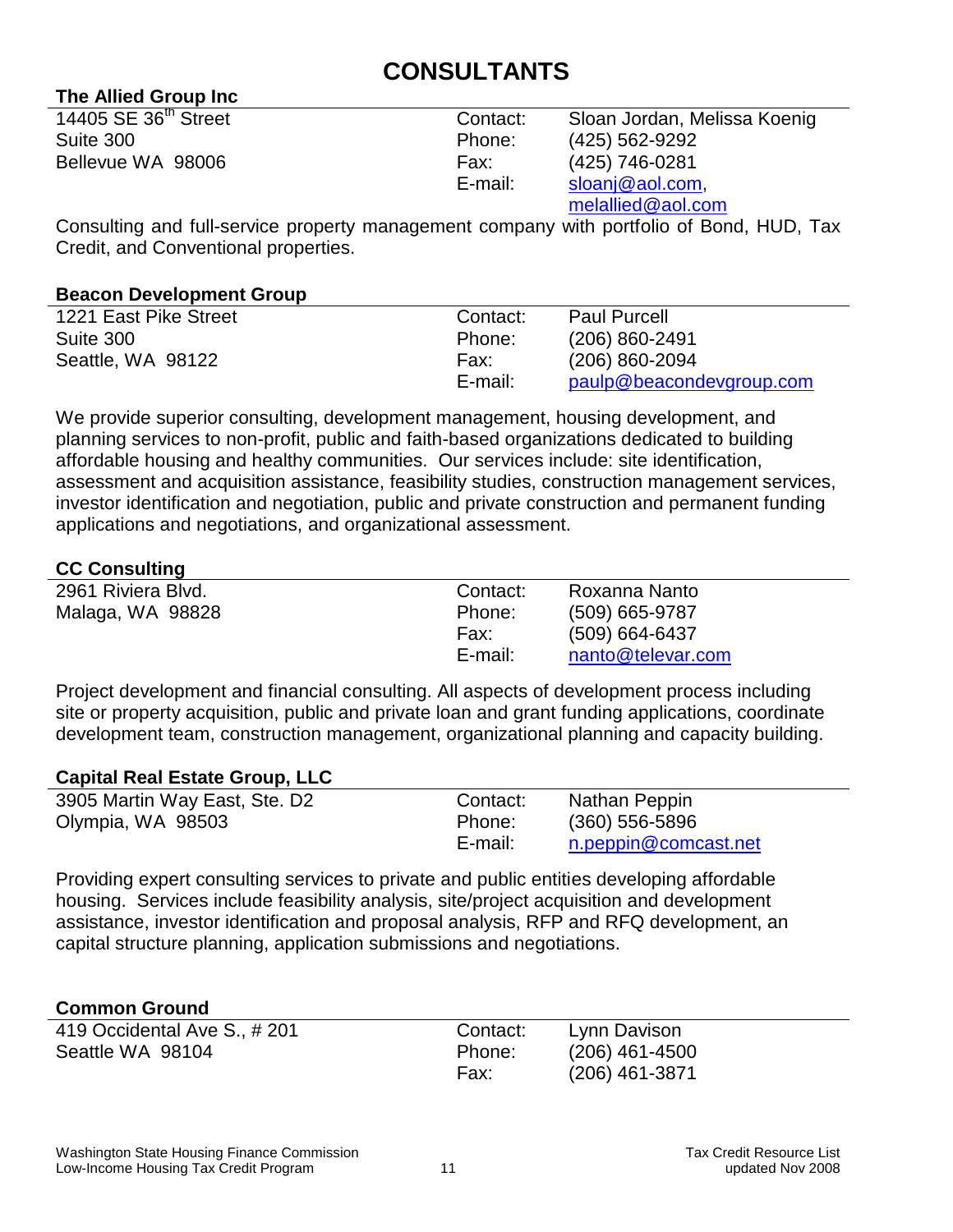Development and financial services. Assist in all phases of the development process, including site acquisitions, private and public loan applications, assembling and coordinating the development team, construction management and property management.

# **Insite Construction LLC**

| $9029$ 44 <sup>th</sup> Avenue NE | Contact: | Adam Diskin        |
|-----------------------------------|----------|--------------------|
| Seattle, WA 98115                 | Phone:   | $(805)681 - 3111$  |
|                                   | Fax:     | $(805)681 - 3110$  |
|                                   | E-mail:  | adam@insitegrp.com |

General contractor and construction manager specializing in tax credit rehab and new construction; Complete understanding of placed-in-service and tax credit requirements; Assistance with due diligence, budgeting, planning and zoning, building permits and asset management during construction.

## **Integrated Solutions**

| 5880 South Mutiny Bay Road | Contact:       | Linda Moore                          |
|----------------------------|----------------|--------------------------------------|
| Freeland WA 98249          | Phone:<br>Fax: | $(360)$ 331-2406<br>$(360)$ 331-3427 |
|                            | E-mail:        | Igmoore@whidbey.com                  |

Applications, financial consultation, compliance, partnerships.

## **Leora Consulting Group LLC**

| 1776 NE 62 <sup>nd</sup> Street | Contact: | Miriam Sevy, President |
|---------------------------------|----------|------------------------|
| Seattle, WA 98115               | Phone:   | $(206)$ 527-8448       |
|                                 | Fax:     | $(206)$ 527-2051       |
|                                 | E-mail:  | msevy@leora.com        |

Leora Consulting Group LLC is a multi-disciplinary consulting practice that offers expertise and assistance for non-profit, municipal and private clients in a number of areas, Including: banking services/debt issuance; organization counseling; training & education; financial analysis; business planning; property development; systems design/implementation and capacity building.

## **Low Income Housing Institute**

| 2407 First Avenue      | Contact:        | Sharon Lee                         |
|------------------------|-----------------|------------------------------------|
| Suite 200              | Phone:          | (206) 443-9935 ext. 111            |
| Seattle, WA 98121-1311 | Fax:<br>E-mail: | (206) 443-9851<br>sharonl@lihi.org |

Provides development and financial consulting. Addresses all aspects of development process, including site acquisition, loan applications, applications for other sources of funding, coordination of the development team, construction management, and property management.

# **National Tax Credit Property Advisors of Marcus & Millichap**

| 1420 $5^{\text{th}}$ Avenue | Contact: | Michaelene Nordfors        |
|-----------------------------|----------|----------------------------|
| <b>Suite 1600</b>           | Phone:   | $(206)$ 826-5700           |
| Seattle, WA 98101           | Fax:     | (206) 826-5775             |
|                             | E-mail:  | $info@mm\text{-}ntcpa.com$ |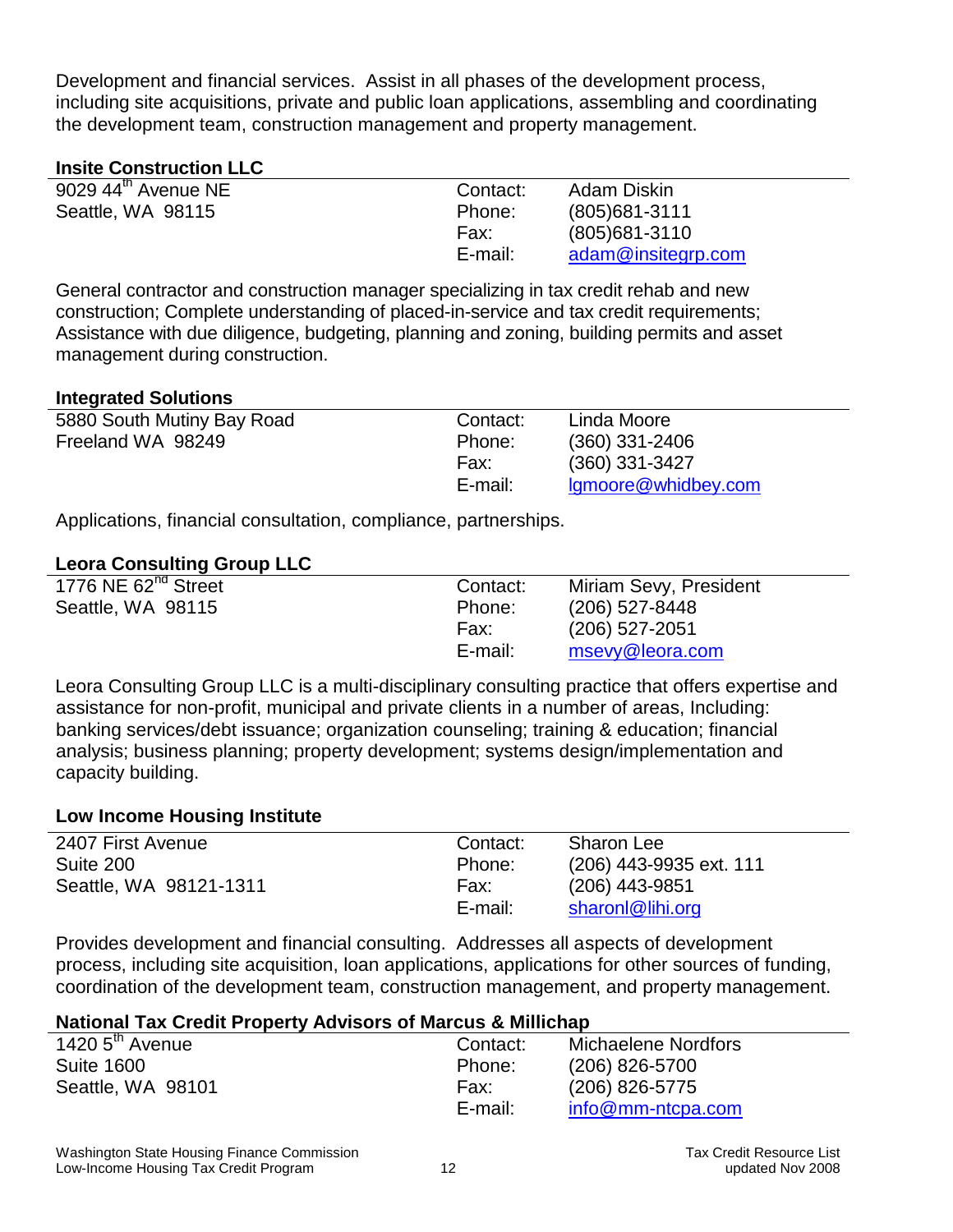NTCPA provides analysis, underwriting and disposition services for LIHTC properties nationwide.

## **Network Consulting & Management**

| 3715 Wilkinson Lane  | Contact: | James W. Frymier, Jr. |
|----------------------|----------|-----------------------|
| Gig Harbor, WA 98335 | Phone:   | $(253)$ 851-5575      |
|                      | Fax:     | $(253)$ 858-2498      |
|                      | E-mail:  | ncm@ncmltd.com        |

Development and consulting services for the senior housing, senior independent living and senior assisted living industries

## **Nova Investment Realty Analysis**

| Contact:                                                                               | <b>Maureen Guthner</b> |  |
|----------------------------------------------------------------------------------------|------------------------|--|
| Phone:                                                                                 | $(503)$ 266-2880       |  |
| Fax:                                                                                   | $(503)$ 266-2884       |  |
| E-mail:                                                                                | mguthner@canby.com     |  |
| Appraisals and Market Studies for LIHTC, HUD & Rural Development; Affordable & Seniors |                        |  |
|                                                                                        |                        |  |

Housing Specialist in Oregon, Washington and California

# **Office of Rural & Farmworker Housing (ORFH)**

| 1400 Summitview Ave. | Contact: | <b>Marty Miller</b> |
|----------------------|----------|---------------------|
| Suite 203            | Phone:   | (509) 248-7014      |
| Yakima, Wa 98902     | Fax:     | $(509)$ 575-3845    |
|                      | E-mail:  | martym2@orfh.org    |

ORFH provides direct, comprehensive, development services to local non-profit corporations, housing authorities municipalities and other organizations and individuals interested in developing farm worker housing. Our primary focus is multi-family rental housing and related facilities , such as daycare, laundry & tenant meeting rooms. ORFH offers all the necessary management services to obtain capital financing and assure the quality of both housing construction and management.

## **Overland, Pacific & Cutler, Inc.**

| 100 W. Broadway      | Contact:        | Natasa Lenic                             |
|----------------------|-----------------|------------------------------------------|
| Suite 500            | Phone:          | (562) 304-2000                           |
| Long Beach, CA 90802 | Fax:<br>E-mail: | (562) 304-2020<br>nlenic@opcservices.com |

Relocation plan preparation, tenant relocation consulting, and property management services

| Contact: | Lorena Rowe              |
|----------|--------------------------|
| Phone:   | $(360)$ 305-8881         |
| Fax:     | (877) 776-5426           |
| E-mail:  | lorena@proliancecorp.com |
|          |                          |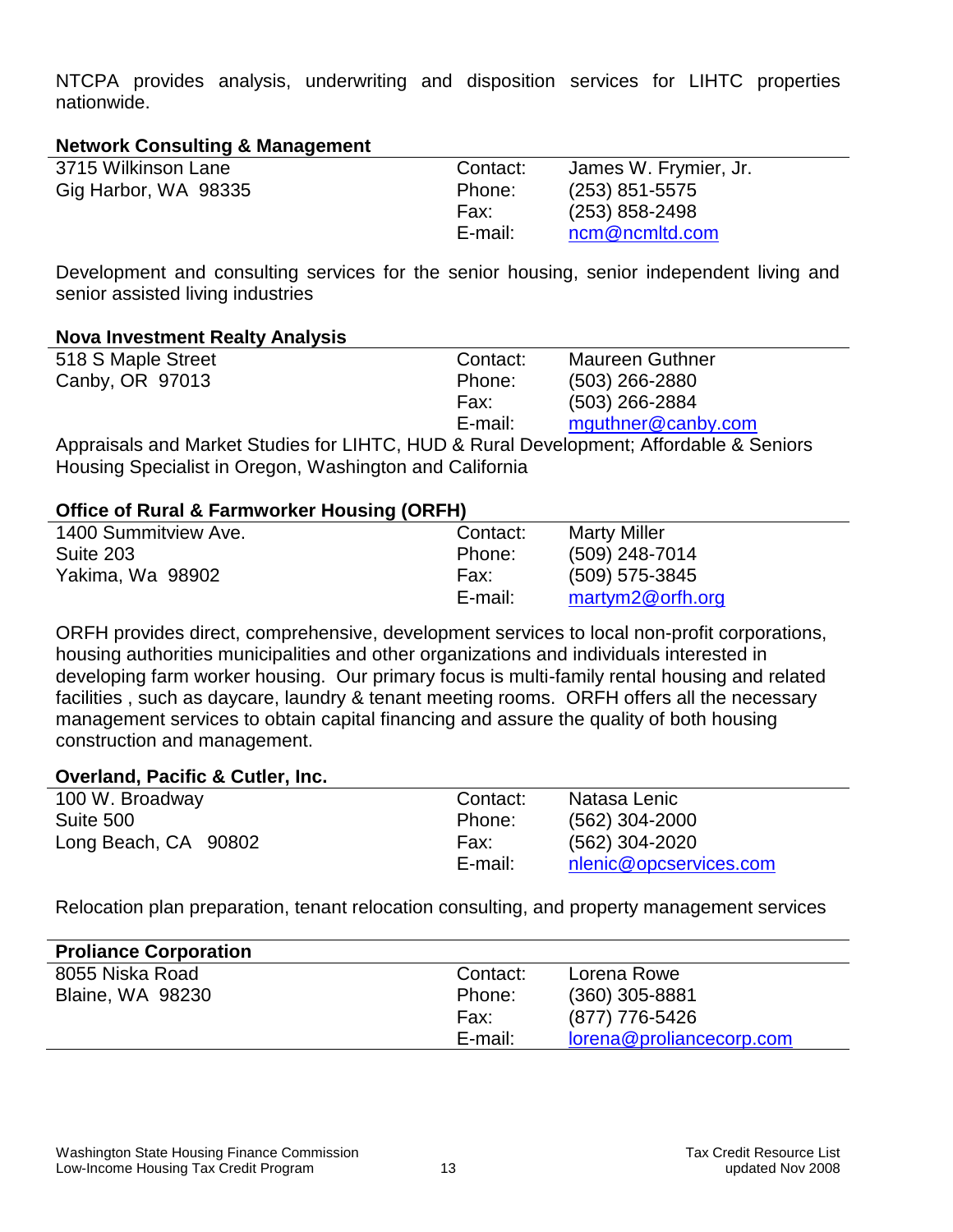Proliance Corporation provides direct and competitive compliance, auditing, file recovery, and training services to LIHTC property owners, management companies and site management. PC understands the challenges site staff face during the LIHTC application process for potential residents. Our company is able to provide the expert serviced needed to insure the integrity of your LIHTC files.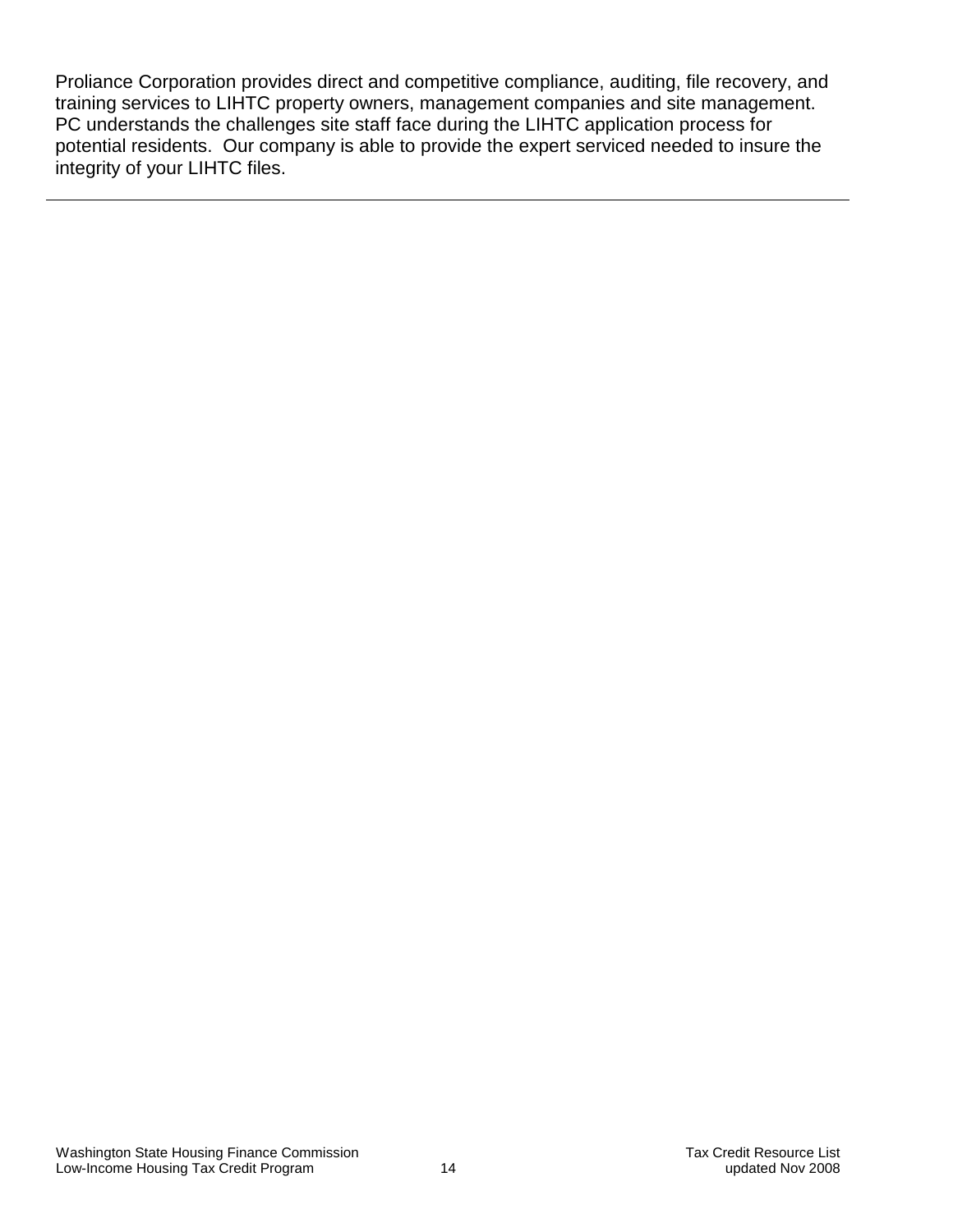# **Property Dynamics**

| 15625 NE 191 <sup>st</sup> Street | Contact: | <b>Greg Fahey</b> |
|-----------------------------------|----------|-------------------|
| Woodinville WA 98072              | Phone:   | (425) 489-9780    |
|                                   | Fax:     | (425) 806-0760    |
|                                   | E-Mail:  | propdyn@aol.com   |
|                                   |          |                   |

Market feasibility studies for Low-Income Housing Tax Credit, Rural Development, and conventional multi-family projects located in Washington and other states.

# **Property Research Limited**

|                         | Contact: | Christopher K. Robinson |
|-------------------------|----------|-------------------------|
| 1 Mt. Jefferson Terrace | Phone:   | (503) 635-4995          |
| Lake Oswego, OR 97035   | Fax:     | $(503)$ 635-9010        |
|                         | E-Mail:  | $chris@prl-tax.com$     |

Property tax consulting and representation; specific expertise on valuation of affordable housing for tax purposes.

## **Salter Ltd.**

|                    | Contact: | <b>Beth Hodges</b>   |
|--------------------|----------|----------------------|
| 2973 Cleveland Rd. | Phone:   | $(330)$ 345-7077     |
| Wooster, OH 44691  | Fax:     | $(330)$ 345-7088     |
|                    | E-Mail:  | saltersvcs@yahoo.com |

File/Tenant compliance with Section 42 and HUD regulations; extensive experience with qualifying & certifying tenants with layered program requirements and fair housing

# **The Siegel Group, Inc.**

| 9390 Research Blvd      | Contact | <b>Ginger Brown-McGuire</b> |
|-------------------------|---------|-----------------------------|
| Suite 420               | Phone:  | $(512)$ 231-1077            |
| <b>Austin, TX 78759</b> | Fax:    | (512) 231-1078              |
|                         | E-Mail: | gbrownmcguire@siegelgrp.com |
|                         |         |                             |

The Siegel Group is an alliance of highly skilled, knowledgeable and experienced real estate development, finance and analysis professionals with extensive experience in the evaluation, financing , development, construction and disposition of real estate nationwide. We presently perform market studies for Key Housing Capital and MuniMae Midland and developers throughout the nation. Our market studies include a thorough analysis of the market area, area demographics, and hosing and demand analysis.

# **Shelter Capital Corporation**

| Contact: | Mark Miller      |
|----------|------------------|
| Phone:   | $(425)$ 451-8255 |
| Fax:     | $(425)$ 462-1921 |
|          |                  |

Tax Credit applications, securing debt financing, securing equity financing, management consulting, joint ventures between for-profit and nonprofit sponsors, below-market interest rate loan and grant applications.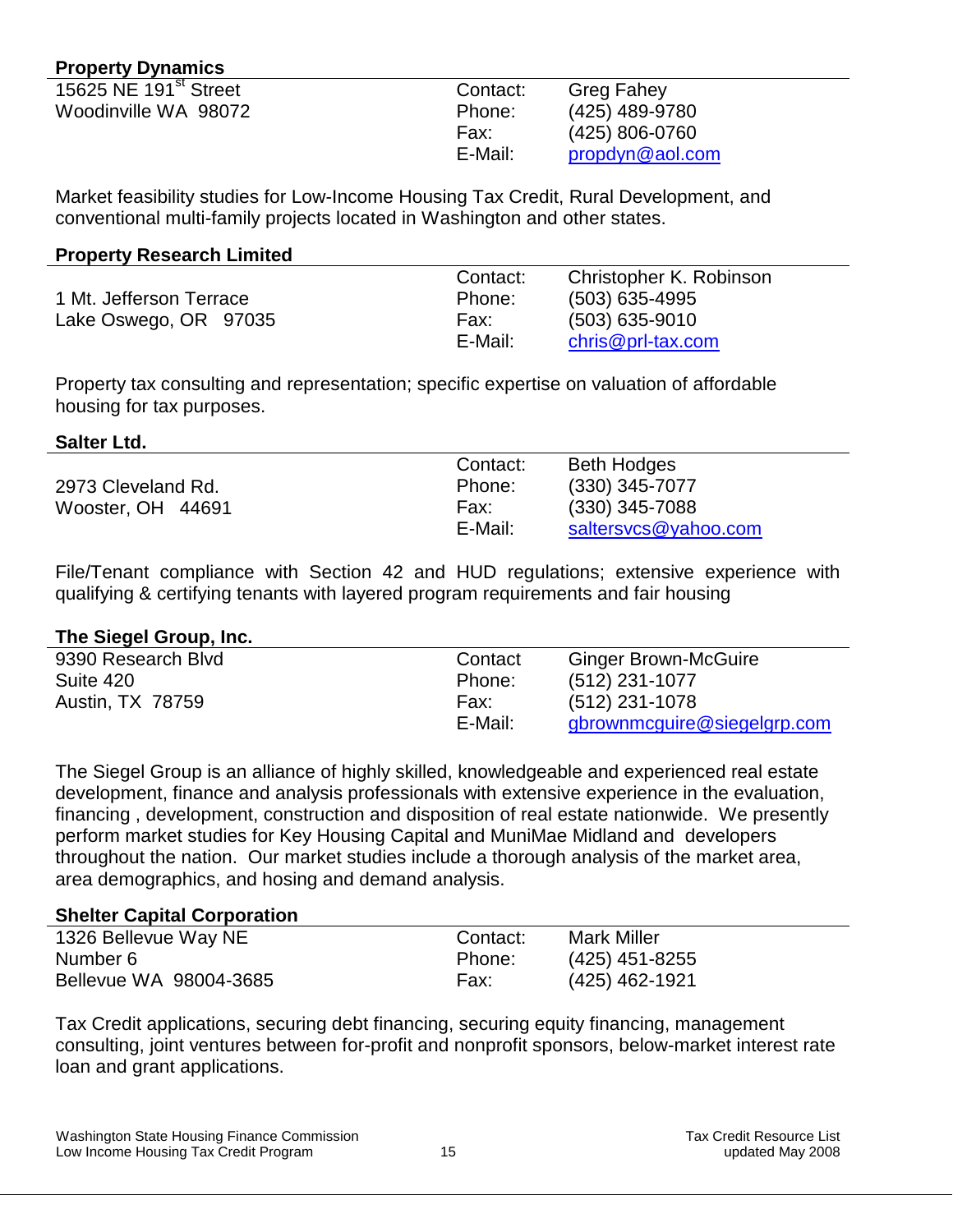# **Sound Finance Group Inc**

| 1212 East Newton Street | Contact: | Joan Egan      |
|-------------------------|----------|----------------|
| Seattle WA 98102        | Phone:   | (206) 328-9251 |
|                         | Fax:     | (206) 726-1170 |
|                         | E-mail:  | jmegan@msn.com |
|                         |          |                |

Project financial feasibility analysis, tax credit and grant applications, placement of tax credits and negotiations with syndicators, and structuring of taxable and tax-exempt bonds and loans.

# **Sovereign Capital Resources LLC**

| 222 North Sepulveda Boulevard | Contact: | William Hoffman           |
|-------------------------------|----------|---------------------------|
| Suite 2000                    | Phone:   | $(310)$ 335-2050          |
| El Segundo CA 90245           | Fax:     | $(310)$ 335-2030          |
|                               | E-mail:  | bill@sovereigncapital.com |

SCR provides comprehensive equity financing services for historic and affordable housing tax credit projects on a contingent basis.

## **Trilogy Group Inc**

| --                      |          |                          |
|-------------------------|----------|--------------------------|
| 114 Second Avenue South | Contact: | Jim Brawner              |
| Suite 106               | Phone:   | (425) 778-2807           |
| Edmonds WA 98020        | Fax:     | (425) 778-4837           |
|                         | E-mail:  | jimb@trilogygroupinc.com |

Development, Acquisitions, Project Management, Construction Management and Asset Management. Preparation of financial feasibility analysis, tax credit applications, bond ratings, LP due diligence and cost certification/carryover documentation. Technical assistance planning and zoning, building permits, LP negotiations, partnership and bond documents, rehabilitation due diligence and property management.

## **Williams & Associates**

| 307 Blanchard Street | Contact:        | Pat Williams                               |
|----------------------|-----------------|--------------------------------------------|
| Seattle WA 98121     | Phone:          | $(206)$ 448-3390                           |
|                      | Fax:<br>E-mail: | $(206)$ 448-3473<br>pat@wmsconsultants.net |

Full Project Management. Funding applications, oversight of all professional consultants, owner's representative during construction, coordination with limited partners, etc.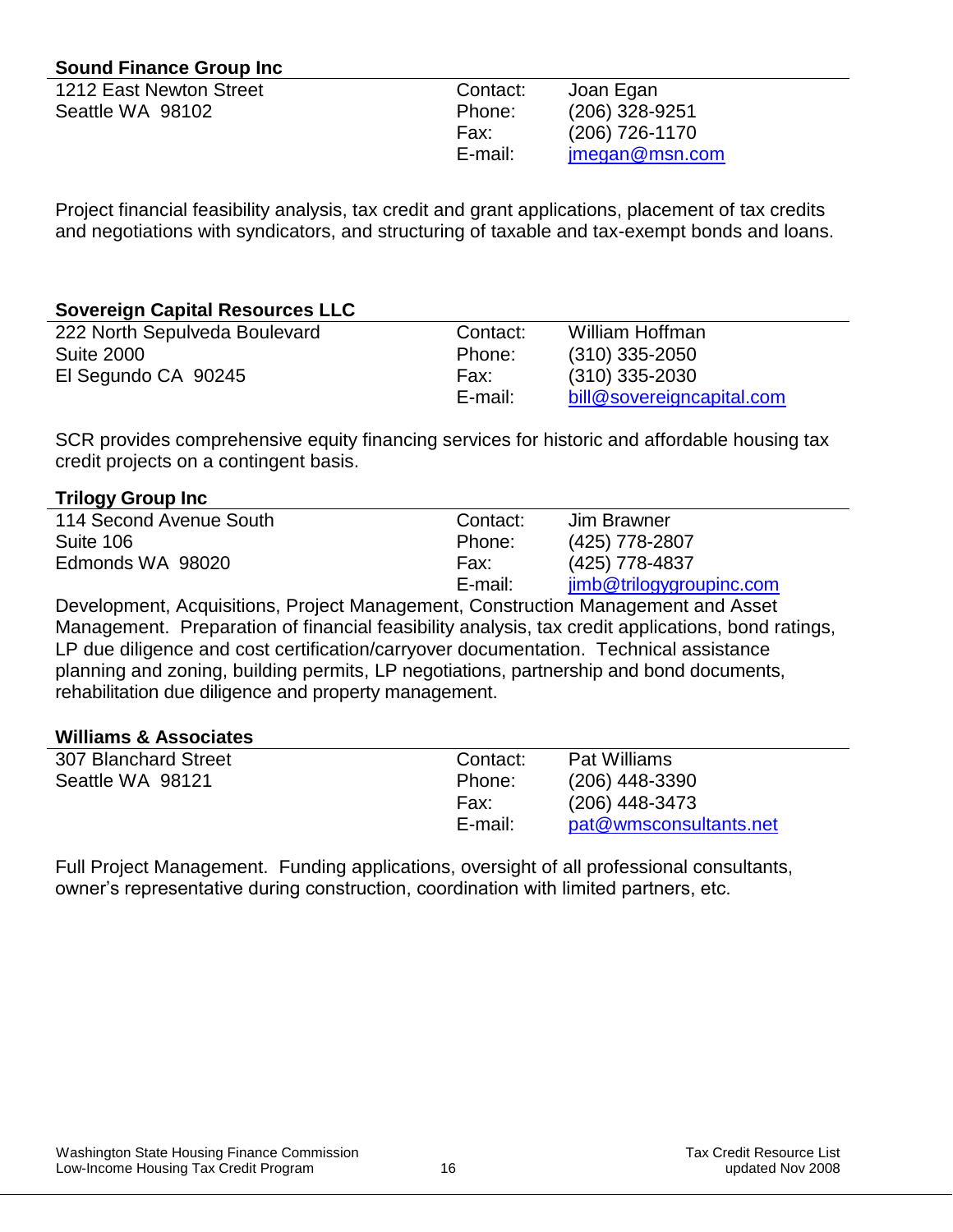# **LENDERS**

# **Bank of America Community Development Banking Group**

| 800 Fifth Avenue | Contact: | Jan Laskey                     |
|------------------|----------|--------------------------------|
| Floor 37         | Phone:   | $(206)$ 358-7617               |
| Seattle WA 98104 | Fax:     | (206) 585-8404                 |
|                  | E-Mail:  | jan.k.laskey@bankofamerica.com |

Construction, permanent, and bridge loans; credit enhancement; direct investments. FHLB member with access to Community Investment Program and Affordable Housing Program. Expertise in LIHTC Program and tax-exempt bond financing. Construction and permanent taxable and tax exempt financing is available.

## **Centerline Capital Group**

| 101 California Street, Suite 2075 | Contact: | <b>Peter Nichol</b>     |
|-----------------------------------|----------|-------------------------|
| San Francisco, CA 94111           | Phone:   | $(415)$ 439-6003        |
|                                   | Fax:     | $(415)$ 439-6019        |
|                                   | E-Mail:  | pnichol@centerline.com  |
| 18101 Von Karman Ave., Ste. 1900  | Contact: | Ronne Thielen           |
| Irvine, CA 92612                  | Phone:   | (949) 263-6466          |
|                                   | Fax:     | (949) 442-2401          |
|                                   | E-Mail:  | rthielen@centerline.com |

Centerline Capital Group offer the full range of debt and equity products needed to finance affordable housing.

## **Continental Wingate Capital**

| 1010 Washington    | Contact: | Doug Canoose                 |
|--------------------|----------|------------------------------|
| Suite 200          | Phone:   | (360) 694-1322 Extension 104 |
| Vancouver WA 98660 |          | (800) 875-1322 Extension 104 |
|                    | Fax:     | $(360)$ 694-5218             |
|                    | E-Mail:  | dcanoose@cwcapital.com       |
|                    |          |                              |

Construction and permanent financing for affordable housing; experienced in LIHTC and taxexempt bonds for non-profit and for-profit borrowers.

# **EF & A Funding, L.L.C.**

| $\cdot$                         |          |                        |  |
|---------------------------------|----------|------------------------|--|
| 4746 $11^{\text{th}}$ Avenue NE | Contact: | <b>Jeff Stuart</b>     |  |
| Suite 102                       | Phone:   | (800) 392-0711         |  |
| Seattle, WA 98105               | Fax:     | (360) 705-0685         |  |
|                                 | E-Mail:  | jstuart@efafunding.com |  |
|                                 |          |                        |  |

Permanent loans up to 90% LTV, 1.10 DSCR with 30-year amortization. Seattle - based Fannie Mae DVS lender. Forward Rate Locks are available.

| <b>Impact Capital</b>                                                                |          |                                                     |
|--------------------------------------------------------------------------------------|----------|-----------------------------------------------------|
| 401 Second Avenue                                                                    | Contact: | <b>Tess Colby</b>                                   |
| Suite 301                                                                            | Phone:   | $(206)$ 658-2603                                    |
| Seattle, WA 98104                                                                    | Fax:     | $(206)$ 587-3230                                    |
|                                                                                      |          | E-Mail: tess@impactcapital.org                      |
| Washington State Housing Finance Commission<br>Low-Income Housing Tax Credit Program |          | <b>Tax Credit Resource List</b><br>updated Nov 2008 |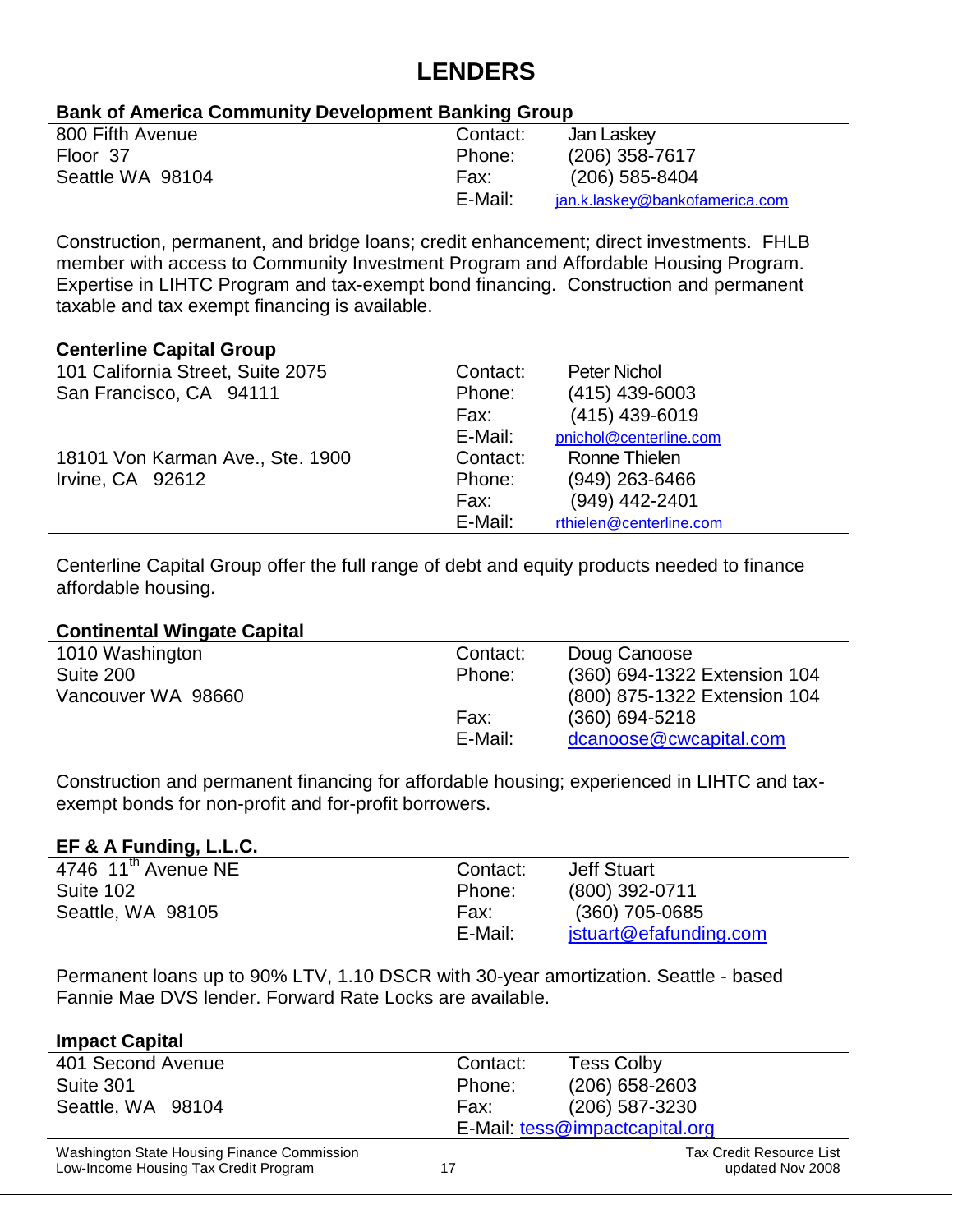Provides pre-development project financing for housing and community development throughout the State of Washington for nonprofit agencies. Some technical assistance, capacity grants, training, and financing also available. Also see LISC and NEF.

| <b>Key Bank National Association</b> |          |                                       |
|--------------------------------------|----------|---------------------------------------|
| <b>Community Development Banking</b> | Contact: | Kathleen Pittis, V.P.                 |
| 1101 Pacific Avenue                  | Phone:   | $(253)$ 305-7420                      |
| Tacoma WA 98402                      | Fax:     | (253) 305-7944                        |
|                                      |          | E-Mail: kathleen R Pittis@keybank.com |

Bridge, construction and permanent financing ;FHLB member with access to CIP and AHP programs; Expertise in LIHTC program and tax exempt bond financing. Key Bank offers below market rate fixed rate, long term loans to for profit and non profit sponsors.

# **Local Initiatives Support Corporation (LISC)**

| 401 Second Avenue | Contact: | <b>Heyward Watson/Tess Colby</b> |
|-------------------|----------|----------------------------------|
| Suite 301         | Phone:   | (206) 658-2602 (Watson)          |
| Seattle WA 98104  |          | $(206)$ 658-2603 (Colby)         |
|                   | Fax:     | $(206)$ 587-3230                 |
|                   | E-Mail:  | heyward@impactcapital.org        |
|                   |          | tess@impactcapital.org           |

Lending - construction and bridge. Loans/grants/technical assistance provided. LISC is a national nonprofit social investment banker that provides loans, lines of credit, operating grants and technical assistance to non-profit community development agencies. See also National Equity Fund, WCDLF. Available in Puget Sound region.

# **The Midland Companies**

| 1130 K Street<br>Suite LL22 | Contact:<br>Phone: | David Olson<br>$(800)$ 331-1534 |
|-----------------------------|--------------------|---------------------------------|
| Sacramento CA 95814         | Fax:               | $(916) 658 - 0202$              |
|                             | E-mail:            | dolson@gomidland.com            |

Construction, permanent, and bridge loans and tax-exempt bond credit enhancement.

## **RMC Mortgage, Inc.**

| 12503 SE Mill Plain Blvd. | Contact: | Bruce James, Dale Rohl |
|---------------------------|----------|------------------------|
| Suite 120                 | Phone:   | $(360)$ 944-1440       |
| Vancouver, WA 98684       | Fax:     | $(360)$ 944-0969       |
|                           | E-mail:  | rmcmortgage@msn.com    |
|                           |          |                        |

Construction and permanent financing of apartments, senior housing and health care facilities for non-profit borrowers. FHA (HUD) and Fannie Mae loans and credit enhancement of tax exempt bonds, bond refunding and credit substitution.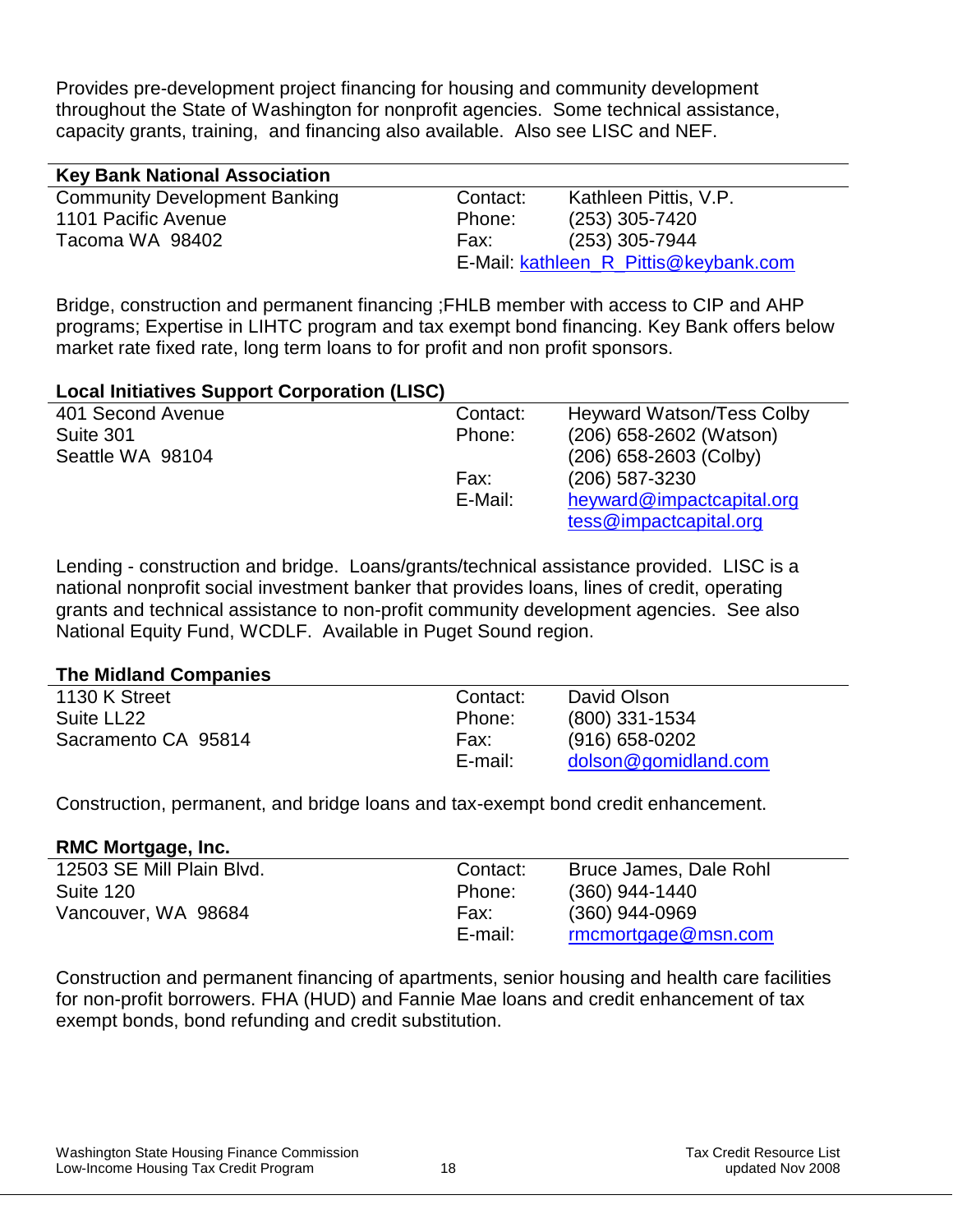# **Wachovia Securities**

| Contact: | <b>Paul Buckland</b>       |
|----------|----------------------------|
| Phone:   | (949) 260-8077             |
| Fax:     | $(949)$ 260-8002           |
| E-mail:  | paul.buckland@wachovia.com |
|          |                            |

Direct investor in Tax Credits; provide letter of credit during construction for bonds.

## **Washington Community Development Loan Fund (WCDLF)**

| 203 North Washington | Contact: | Terri Symbol          |
|----------------------|----------|-----------------------|
| Suite 305            | Phone:   | $(509)$ 456-8088      |
| Spokane WA 99201     |          | (800) 709-8088        |
|                      | Fax:     | $(509)$ 456-8350      |
|                      | E-mail:  | wcdlfewa@wolfenet.com |
|                      |          |                       |

Provides pre-development project financing for housing and community development throughout the State of Washington for nonprofit agencies. Some technical assistance, capacity grants, and training also available. See also LISC and NEF.

## **Washington Community Reinvestment Association (WCRA)**

| 1200 $5^{\text{th}}$ Avenue | Contact: | Dulcie Claassen, Susan Duren |
|-----------------------------|----------|------------------------------|
| <b>Suite 1406</b>           | Phone:   | (206) 292-2922               |
| Seattle WA 98101            | Fax:     | (206) 292-0782               |
|                             | E-mail:  | dclaassen@wcra.net           |
|                             |          |                              |

Nonprofit bank consortium, very experienced, permanent loan provider able to coordinate with multiple funders and provide technical assistance on nonprofit transactions. Long term, fixed rate loans to for profit and nonprofit sponsors with below market rates. Can facilitate construction loan, tax credit purchase and bridge financing through bank members. Taxable and tax-exempt bonds.

# **Washington Mutual Bank Community Lending & Investments**

| 1201 Third Avenue | Contact: | Dinah Thoreson |
|-------------------|----------|----------------|
| Seattle WA 98101  | Phone:   | (206) 461-4634 |
|                   | Fax:     | (206) 490-1754 |

Bridge, construction, and permanent financing. As a member of the Federal Home Loan Bank of Seattle, Washington Mutual offers below market rate loans under the FHLB's Affordable Housing and Community Investment Programs. We also purchase tax credits to support nonprofit developers.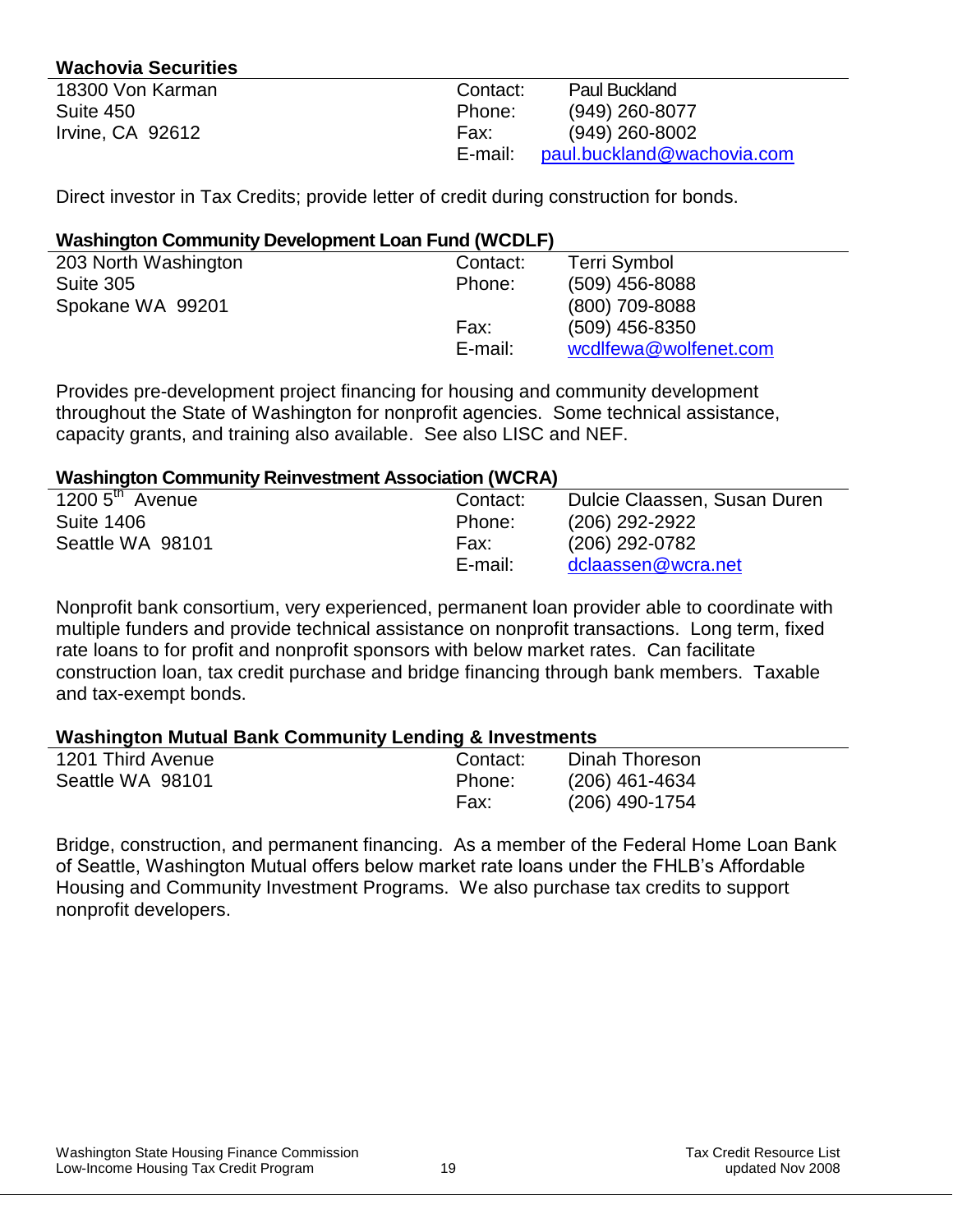# **Wells Fargo Bank Community Lending Department**

| Contact: | John Epstein, Joe Delyea |
|----------|--------------------------|
| Phone:   | $(503) 886 - 2587$       |
| Fax:     | $(503) 886 - 2181$       |
| E-mail:  | jepstein@wellsfargo.com  |
|          |                          |

Construction, permanent, and bridge loans. Expertise in LIHTC and Tax Exempt Bond-Financing for Non-Profit and For-Profit Borrowers.

# **Prudential Huntoon Paige**

| 2025 First Avenue | Contact: | John Taylor, Monica Griffith |
|-------------------|----------|------------------------------|
| Suite 780         | Phone:   | $(206)$ 239-0300             |
| Seattle, WA 98121 |          | (800) 670-1147               |
|                   | Fax:     | $(206)$ 239-0310             |

Construction, permanent, and bridge loans. FHA and FNMA loans and credit enhancement specialist. HUD "Mortgage Restructuring" (Mark-to-Market) program. Apartments and health care facilities.

## **US Bank**

| <b>Community Lending Dept.</b>                     | Contact: | Ann T. Melone        |
|----------------------------------------------------|----------|----------------------|
| 1420 5 <sup>th</sup> Avenue, 8 <sup>th</sup> Floor | Phone:   | $(206)$ 344-5423     |
| Seattle, WA 98101                                  | Fax:     | $(206)$ 344-5393     |
|                                                    | E-mail:  | annmelone@usbank.com |

Construction, bridge and permanent financing; including tax-exempt bond financing for nonprofit and for-profit enterprises.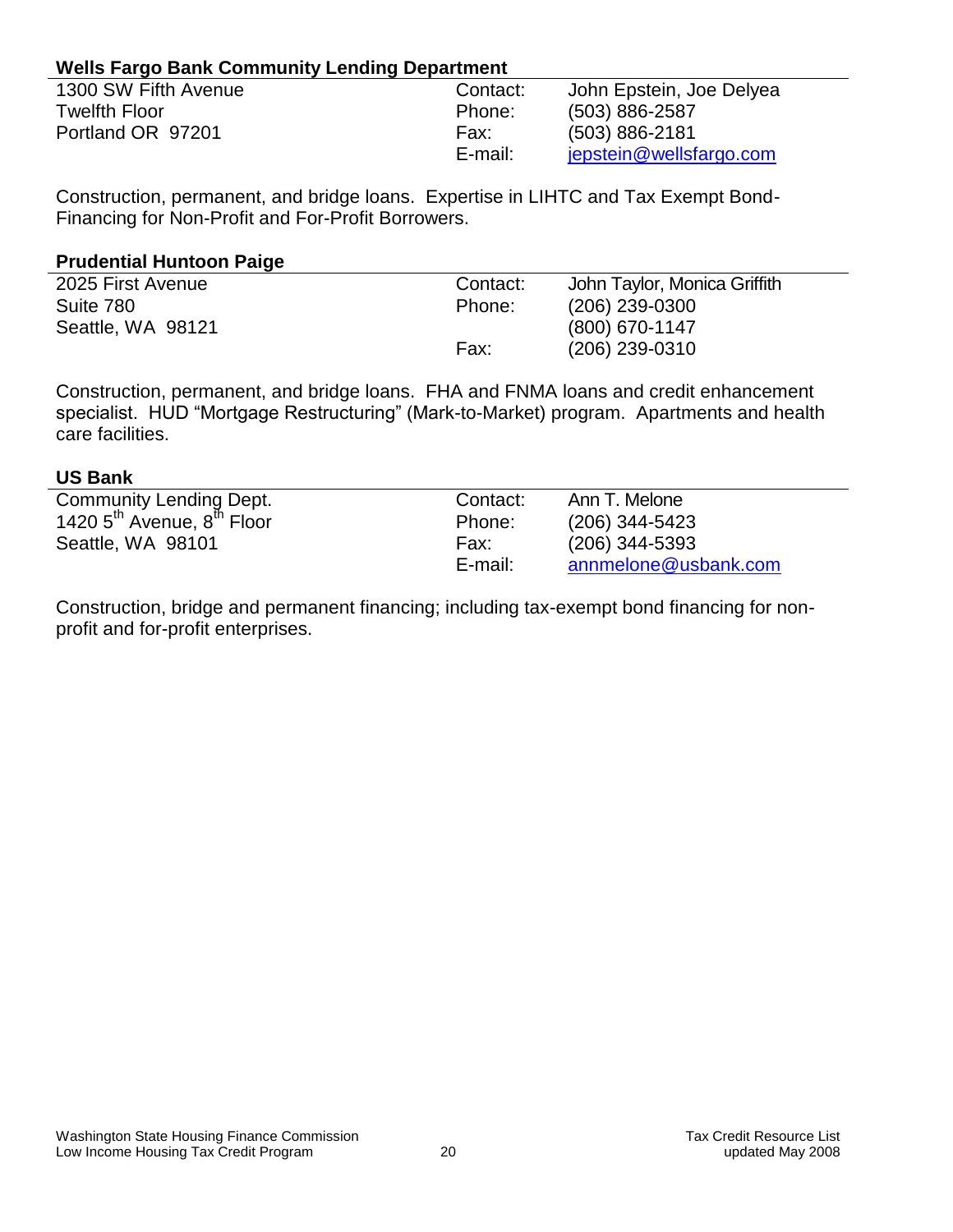# **PROPERTY MANAGERS**

# **Ad-West Realty Services**

| 385 Front Street North | Contact: | Warren Westad  |
|------------------------|----------|----------------|
| Suite 102              | Phone:   | (425) 391-3937 |
| Issaguah WA 98027      | Fax:     | (425) 391-3938 |

Full Service Property Management for Tax Credit Properties

# **Apex Realty Management, Inc.**

| 4020 Lake Washington Blvd. NE | Contact: | Julie Steil, CPM          |
|-------------------------------|----------|---------------------------|
| Suite 208                     | Phone:   | (425) 822-3100            |
| Kirkland, WA 98033            | Fax:     | (425) 822-7001            |
|                               | E-mail:  | jsteil@apexrealtymgmt.com |

Multi-family property management

## **Coast Real Estate Services**

| 2829 Rucker Avenue | Contact: | Tom Hoban           |
|--------------------|----------|---------------------|
| <b>First Floor</b> | Phone:   | (425) 339-3638      |
| Everett, WA 98201  | Fax:     | (425) 252-8732      |
|                    | E-mail:  | thoban@coastmgt.com |

Full service property management

## **Columbia Properties Group**

| 16101 SW 72 <sup>nd</sup> Avenue | Contact: | <b>Chad Rennaker</b>          |
|----------------------------------|----------|-------------------------------|
| Suite 210                        | Phone:   | (503) 598-9800                |
| Portland OR 97224                | Fax:     | (503) 598-9753                |
|                                  | E-mail:  | rennaker@columbiahousing.com  |
|                                  |          |                               |
| <b>Conifer Management, Inc.</b>  |          |                               |
| PO Box 11246                     | Contact: | Al Hanson, Don Barrier & Herb |
| Tacoma, WA 98411                 |          | <b>Dick</b>                   |
|                                  | Phone:   | $(253)$ 475-6610              |
|                                  | Fax:     | (253) 472-0499                |
|                                  | E-mail:  | ahanson@conifermgt.com        |
|                                  |          |                               |

Affordable Housing management specialists for over 30 years.

## **Guardian Management LLC**

| 4380 SW Macadam Avenue | Contact: | Thomas B. Brenneke          |
|------------------------|----------|-----------------------------|
| Suite 380              | Phone:   | $(503)$ 802-3600            |
| Portland, OR 97239     | Fax:     | $(503) 802 - 3648$          |
|                        | E-mail:  | tbrenneke@quardian-mgmt.com |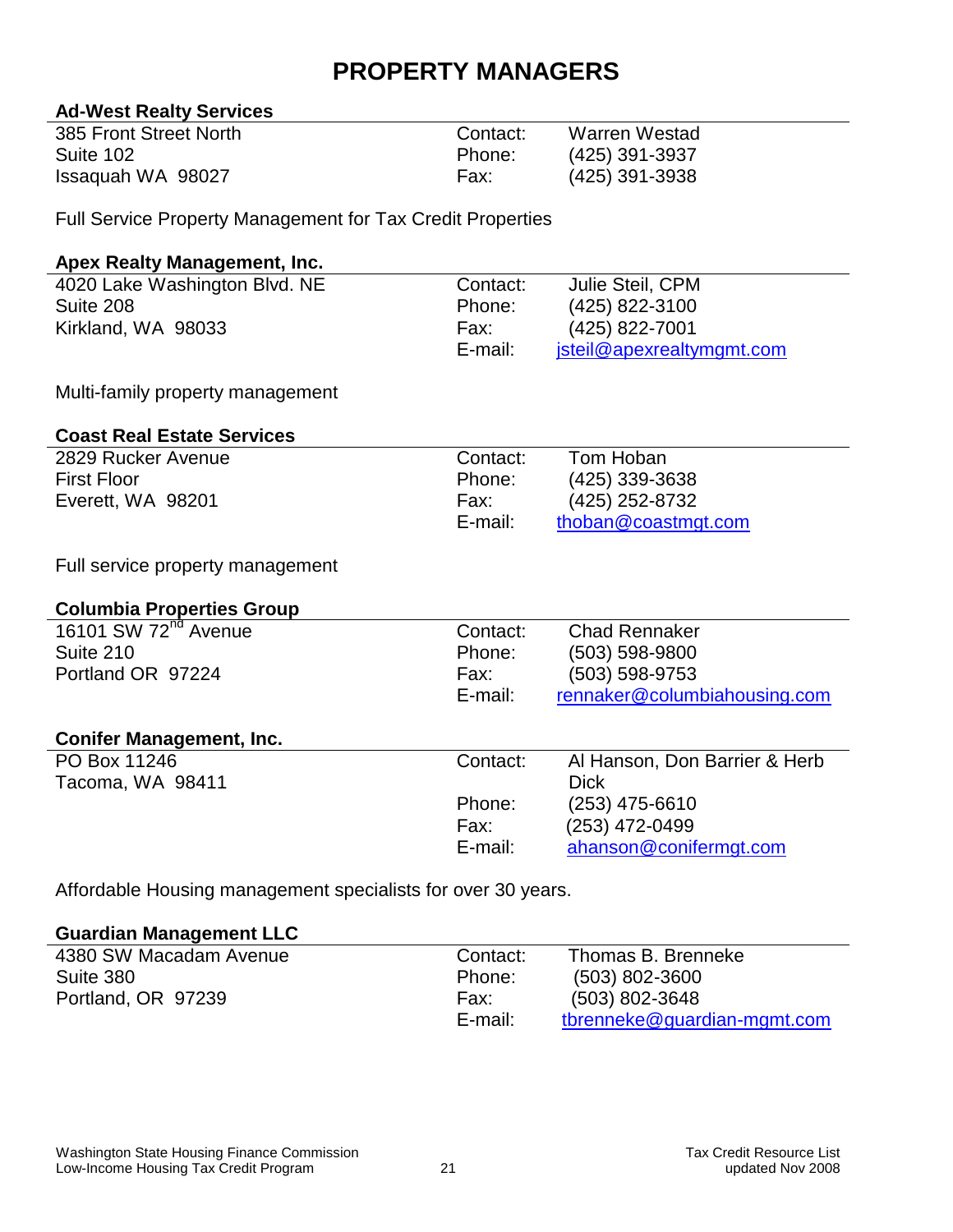The firm manages 12,000 multi-family units in Oregon, Washington, Idaho, Hawaii, Montana and Arizona in more than 210 projects. 125 RD, HUD or LIHTC properties totaling 5,000 units. Experience ranges form garden walk up, mid-rise, high rise, rehab and repositioning, and high end luxury properties. Guardian offers training to site personnel, organizes and supervises site operations and accounting services and financial reports. The firm holds the ACCREDITED MANAGEMENT ORGANIZATION® designation through the Institute of Real Estate Management.

# **HSC Real Estate Inc**

| 111 Queen Anne Avenue North<br>Suite 207 | Contact:       | Matthew Campbell, Kim<br>Gooding |
|------------------------------------------|----------------|----------------------------------|
| Seattle WA 98109                         | Phone:<br>Fax: | (206) 282-5200<br>(206) 282-7130 |

Property Management with Tax Credit Management Department and Tax Credit Consulting.

## **Independent Living, Inc.**

| . .                                |          |                                    |
|------------------------------------|----------|------------------------------------|
| $201 - 27$ <sup>th</sup> Avenue SE | Contact: | Linda Funk, Brett Stevens          |
| Building A, Ste. 100               | Phone:   | (253) 231-5013 (Brett)             |
| Puyallup, WA 98374                 |          | (253) 231-5009 (Linda)             |
|                                    | Fax:     | $(253)$ 231-5030                   |
|                                    |          | E-mail: bretts@housing4seniors.com |
|                                    |          | lindaf@housing4seniors.com         |
|                                    |          |                                    |

Independent Living, Inc. is a full service property management and consulting company. Our experienced professionals have an extensive background in leasing and managing mixed-use properties operated under the Low Income Housing Tax Credit ("LIHTC") Program and Tax-Exempt Private Activity (Volume Cap) Bond Program, and maintain a sophisticated understanding of Section 8 compliance, Landlord/Tenant laws, Fair Housing laws, and ADA requirements. Our compliance group is recognized for its excellence in the quality and thoroughness of its tenant file organization and compliance reporting. While Independent Living manages one of the largest senior apartment portfolios in the western United States for the Senior Housing Assistance Group, staff members also have extensive experience in managing multifamily facilities, and Independent Living, Inc. is actively seeking management opportunities of affordable multifamily apartment communities as well as affordable senior communities.

# **Olympic Management Co**

| 4117 South Meridian | Contact: | Whitney Griffin, Betty Stringham |
|---------------------|----------|----------------------------------|
| Puyallup WA 98373   | Phone:   | $(253) 840 - 4270$               |
|                     | Fax:     | $(253) 840 - 4427$               |

The Tax Credit Specialist: Full service property management company whose portfolio includes Conventional, Retirement, and Low-Income Properties.

| <b>Quantum Management Services Inc.</b> |          |                         |
|-----------------------------------------|----------|-------------------------|
| 3810 196 <sup>th</sup> Street SW        | Contact: | Doug Repman, Gaye Hild- |
| Suite 10                                |          | <b>Barrett</b>          |
| PO Box 2170                             | Phone:   | (425) 776-1294          |
| Lynnwood WA 98036                       | Fax:     | (425) 776-1073          |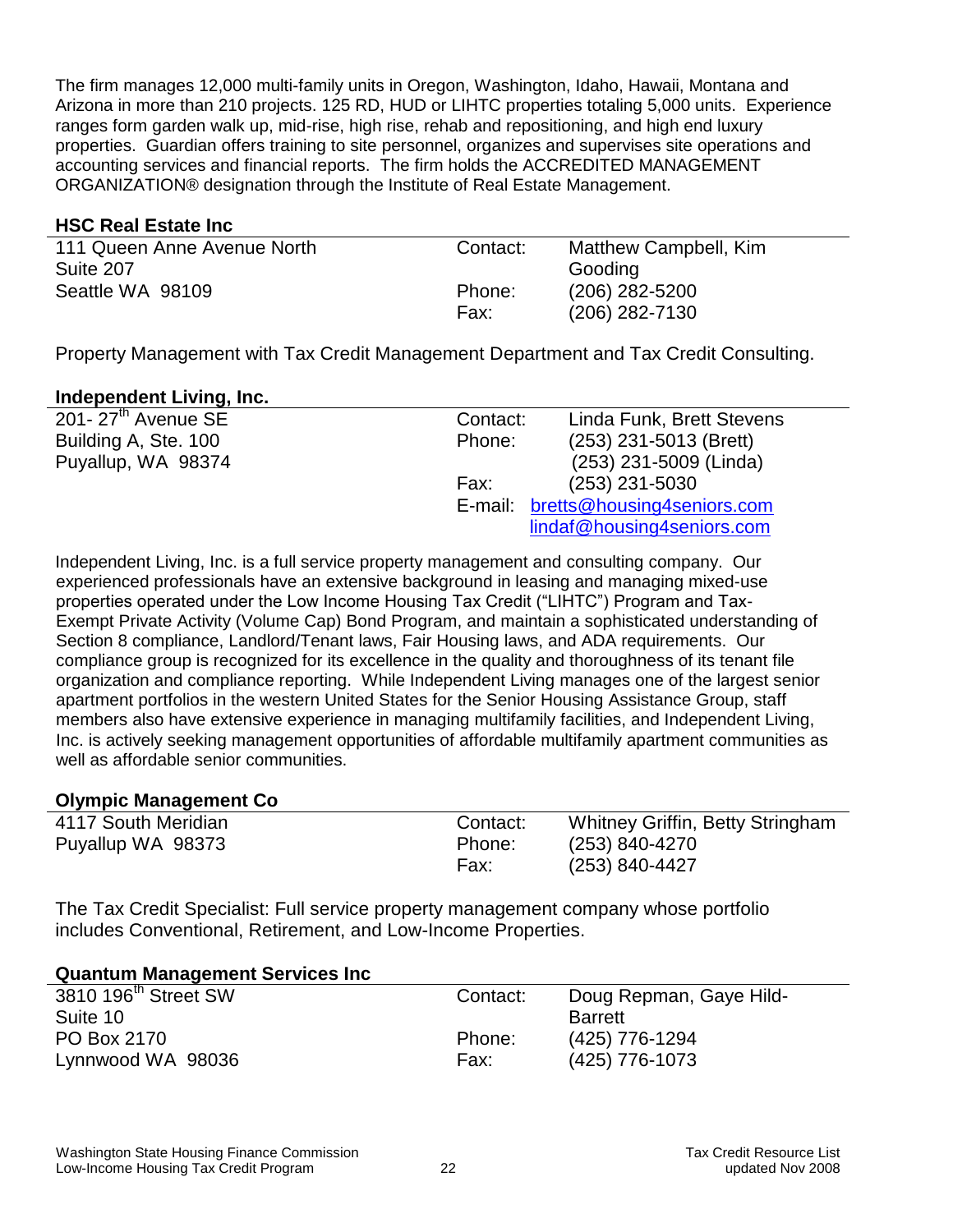Management - full service property management with portfolio of Bond and 9% Tax Credit properties.

| <b>Seattle Housing Authority</b>        |          |                                 |
|-----------------------------------------|----------|---------------------------------|
| 1300 N 130 <sup>th</sup> Street         | Contact: | Rhonda G. Hue                   |
| Seattle, WA 98133                       | Phone:   | (206) 770-6829                  |
|                                         | Fax:     | (206) 770-6895                  |
|                                         |          | E-Mail: rhue@seattlehousing.org |
|                                         |          |                                 |
| <b>Tomlinson Black Management, Inc.</b> |          |                                 |
| 107 S. Howard                           | Contact: | Kristin Melton, John Bennett    |
| Ste. 600                                | Phone:   | (509) 623-1000                  |
| Spokane, WA 99201                       | Fax:     | (509) 622-3500                  |
|                                         |          | E-Mail: melton@tblack.com       |

Over 30 years experience in managing affordable housing; LIHTC since 1996; bond financed since 1984 and HUD assisted & insured since 1969. Projects have been sited in Eastern, Central and Western Washington and Northern Idaho. Staff includes a C4P property manager and C4P and C3P occupancy/compliance specialists. Company holds the Accredited Management Organization designation from the institute of Real Estate Management and its executives have been active in IREM leadership, including but not limited to its Nation Federal Housing Advisory Board.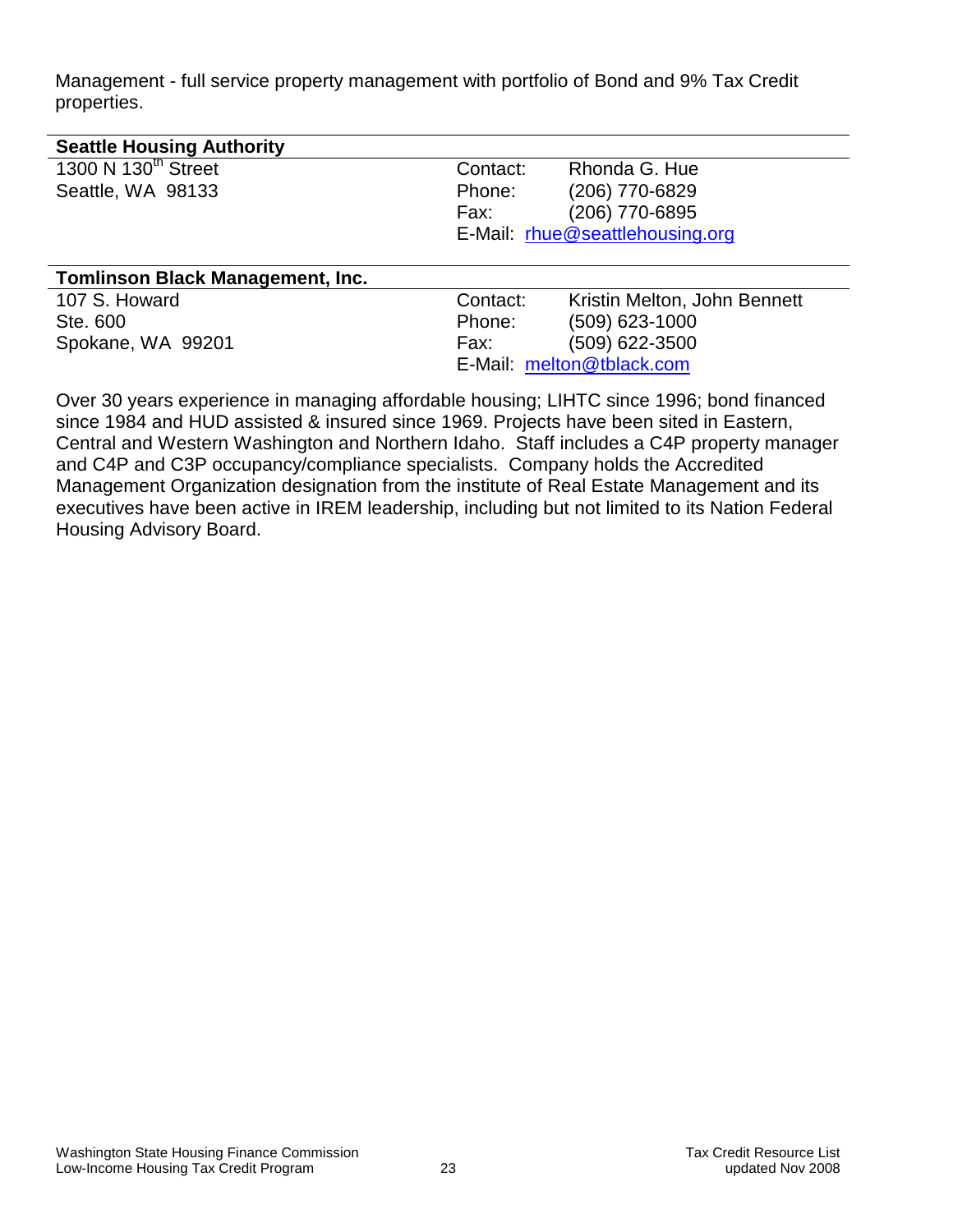# **SYNDICATORS**

# **Aegon USA Realty Advisors**

| 505 Sansome Street      | Contact: | <b>Emily Evers</b>               |
|-------------------------|----------|----------------------------------|
| $17^{\text{th}}$ Floor  | Phone:   | (415) 983-5454                   |
| San Francisco, CA 94111 | Fax:     | (415) 983-5558                   |
|                         |          | E-mail: Emily.evers@aegonusa.com |

Investing on behalf of the AEGON USA Life Companies, Aegon USA Realty Advisors is a direct tax credit investor with over \$1.2 billion invested nationwide

## **Alliant Capital**

 $\overline{1}$ 

| 9 Cushing        | Contact: |
|------------------|----------|
| Suite 200        | Phone:   |
| Irvine, CA 92618 | Fax:     |
|                  | E-mail:  |

Warren Allen (949) 923-7812 (949) 585-0449 [wallen@alliantcapital.com](mailto:wallen@alliantcapital.com)

Alliant provides Tax Credit equity for both non-profit and for-profit developers of Affordable Housing. Alliant has invested more than \$1 billion in Tax Credit equity in 400+ projects.

## **Apollo Housing Capital**

| 600 Superior Avenue | Contact: | Michael Haynes                    |
|---------------------|----------|-----------------------------------|
| <b>Suite 2300</b>   | Phone:   | $(216)$ 875-6041                  |
| Cleveland, OH 44114 | Fax:     | $(216)$ 875-2612                  |
|                     |          | E-mail: mhaynes@apollohousing.com |
|                     |          |                                   |

Apollo Housing Capital invests in 9% and 4% LIHTC properties, as well as, historic tax credit deals. Apollo will work with you to structure the best deal to suit your needs.

## **Credit Capital LLC**

| 4601 Dark Hollow Road   | Contact: | <b>Ralph Coppersmith</b>                   |
|-------------------------|----------|--------------------------------------------|
| Medford, OR 97501       | Phone:   | (541) 773-2934                             |
|                         | Fax:     | (541) 245-3131                             |
|                         |          | E-mail: ralph@creditcapitalllc.com         |
| <b>Columbia Housing</b> |          |                                            |
| 3200 U.S. Bancorp Tower | Contact: | <b>Catherine Such</b>                      |
| 111 SW Fifth Avenue     | Phone:   | $(503)$ 808-1300                           |
| Portland, OR 97204      | Fax:     | (503) 808-1301                             |
|                         |          | E-mail: catherine.such@columbiahousing.com |
|                         |          |                                            |

Active purchaser of 4% and 9% LIHTC properties. Experience with non-profit and for-profit developers of properties ranging in size from 20 units to 200+. Highly experienced investor with properties in 44 states and a portfolio of over 21,000 units. Experience with multiple sources of funds, ability to work with a wide variety of funders, developers and consultants.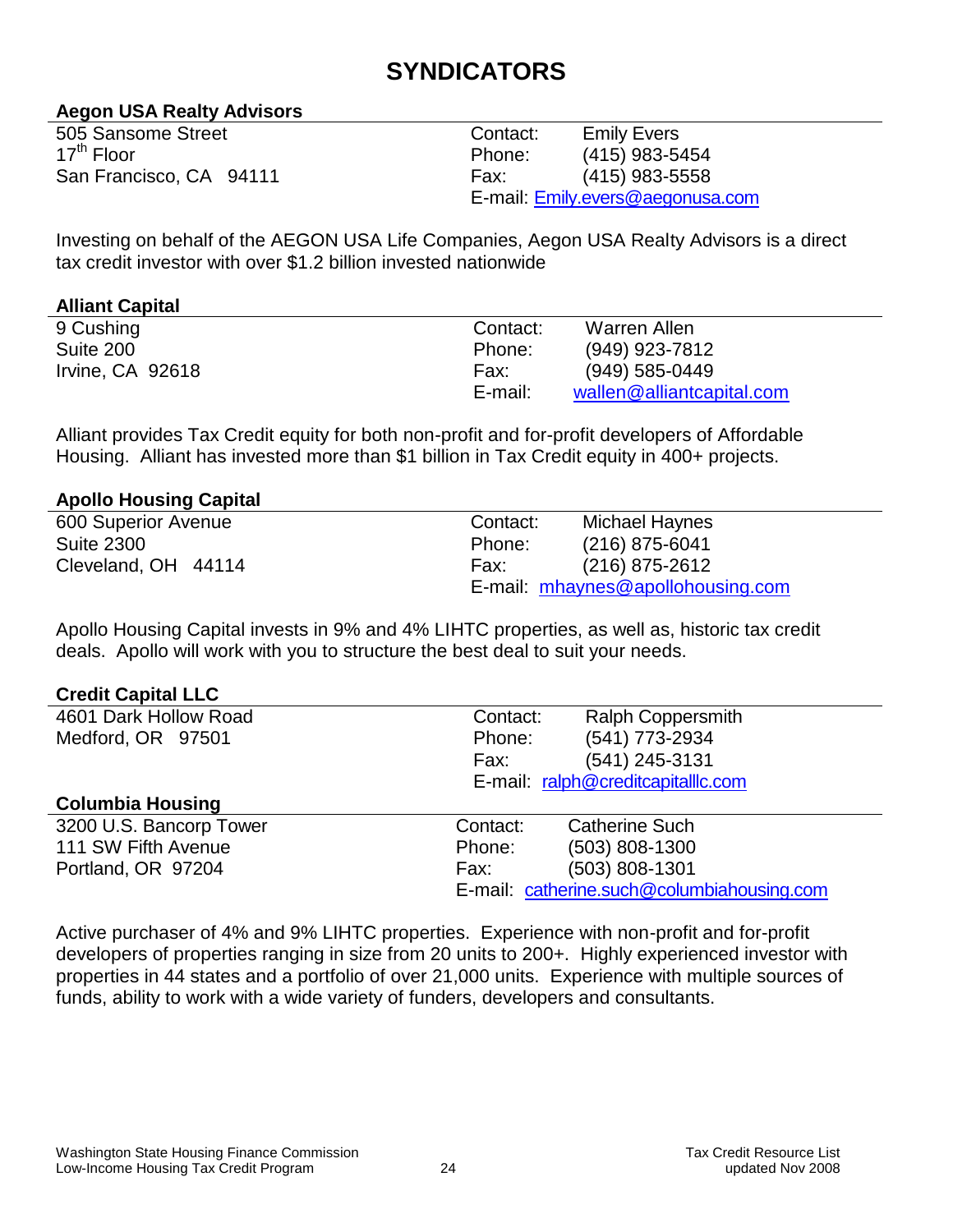# **Curtis Nash Associates Inc**

| 210 Fleming Lane                                                             | Contact: | <b>Mark Garcia</b> |
|------------------------------------------------------------------------------|----------|--------------------|
| Building B                                                                   | Phone:   | $(203)$ 259-4399   |
| Fairfield CT 06430-1903                                                      | Fax:     | $(203)$ 259-2957   |
|                                                                              | E-mail:  | mgarcia@lihtc.com  |
| <b>Droviding caught dobt and uprated tax exampt bonds for LIHTC projects</b> |          |                    |

Providing equity, debt and unrated tax-exempt bonds for LIHTC projects.

| <b>Enterprise Social Investment Corporation</b> |          |                          |
|-------------------------------------------------|----------|--------------------------|
| 2025 First Avenue                               | Contact: | <b>Paul Breckenridge</b> |
| Suite 420                                       | Phone:   | (206) 727-2885           |
| Seattle, WA 98121                               | Fax:     | (206) 727-2183           |
|                                                 | E-mail:  | pbreckenridge@esic.org   |

ESIC invests on both 9% and 4% LIHTC properties. We work efficiently with non-profit and forprofit partners to create sustainable low-income housing. ESIC is a subsidiary of the Enterprise Foundation.

# **Equity Resource Investment, LLC**

| 1280 Massachusetts Avenue |         | Contact: Paul A. De Simone   |
|---------------------------|---------|------------------------------|
| Cambridge, MA 02138       |         | Phone: (617) 876-4800        |
|                           | Fax:    | (617) 876-7616               |
|                           | E-mail: | desimone@equityresources.com |

Equity Resource Investments is an equity investor in affordable housing and acquires investment interests including partnership positions from institutions and individuals. To include LIHTC equity positions in the Compliance period.

# **First Partners Inc**

| 400 Commonwealth Avenue                                                                     | Contact: | <b>Richard Robinson</b> |  |  |
|---------------------------------------------------------------------------------------------|----------|-------------------------|--|--|
| Boston MA 02215                                                                             | Phone:   | (617) 266-3400          |  |  |
|                                                                                             |          | $(800)$ 600-4740        |  |  |
|                                                                                             | Fax:     | $(617)$ 266-1025        |  |  |
|                                                                                             | E-mail:  | richr@firstpartners.com |  |  |
| Provides equity for the 9% LIHTC and tay-everyort bond financed bond projects. Also provide |          |                         |  |  |

Provides equity for the 9% LIHTC and tax-exempt bond financed bond projects. Also provide section 42 technical assistance to developers and non-profit organizations.

## **Homestead Capital**

| info@homesteadcap.com |
|-----------------------|
|                       |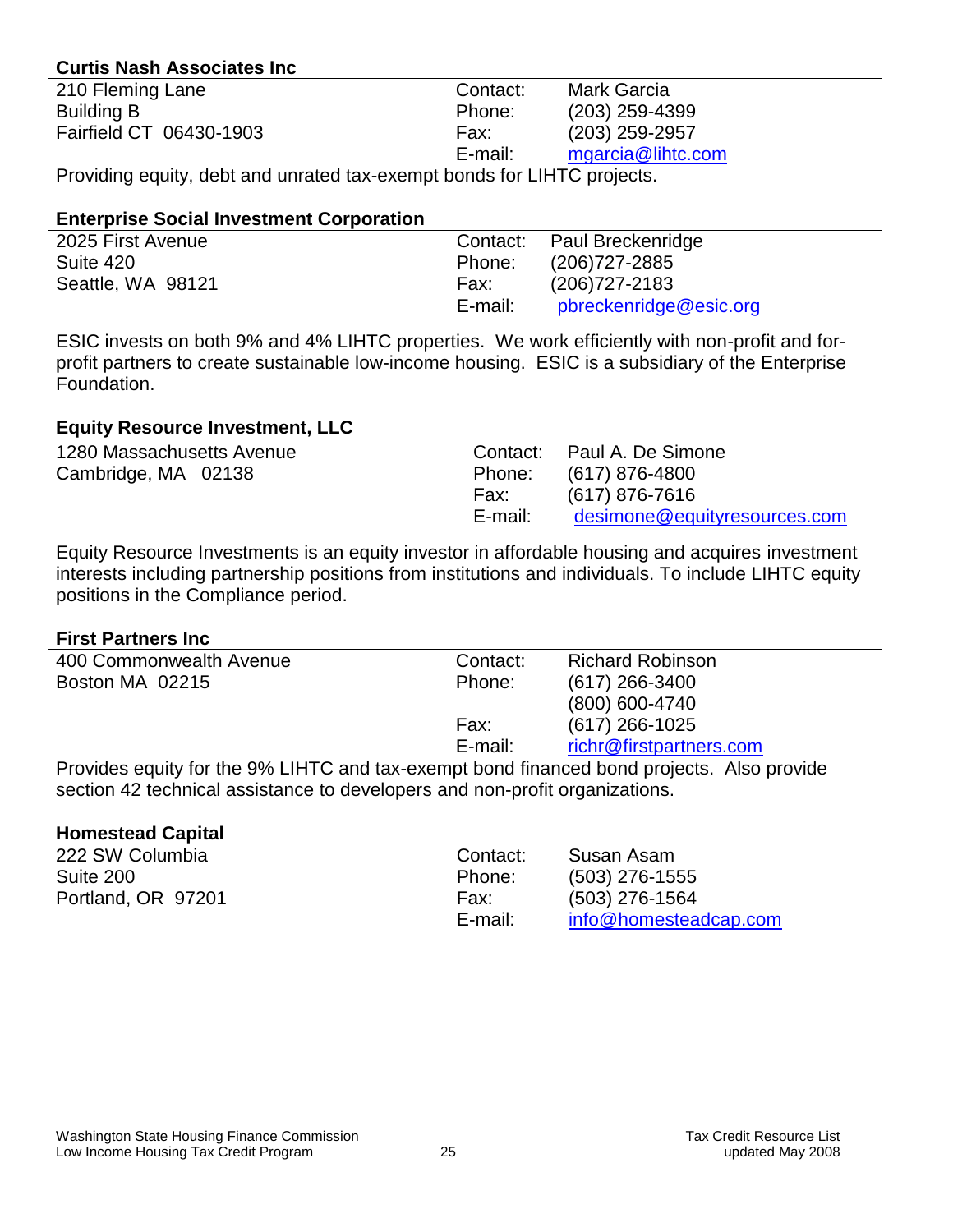Homestead capital provides technical assistance to non profit and for-profit developers of affordable housing. This technical assistance takes many forms; guiding novice developers through the tax credit syndication process; providing application assistance; identifying potential grants and sometimes assisting with writing applications; identifying other state or local subsidies for potential projects; providing expert testimony or testifying before locally elected officials. Homestead Capital has begun to off workshops on specific topics like Asset Management, Construction Practices and Oversight, Accounting Practices and Standards, Application Preparation, Project Siting and Financing Techniques.

## **MMA Financial, LLC**

| 101 Arch Street                                                                                | Contact: | <b>Bernard Husser</b>     |
|------------------------------------------------------------------------------------------------|----------|---------------------------|
| Boston, MA 02110                                                                               | Phone:   | $(617)$ 488-3209          |
|                                                                                                | Fax:     | (617) 790-4452            |
|                                                                                                | E-mail:  | bernard.husser@mmafin.com |
| Purchase both tax-exempt bond-financed and 9% projects. Provider of equity and debt for LIHTC. |          |                           |

 $\tt phase$  both tax-exempt bond-financed and 9% projects. Provider or equity and debt for LIHTC properties.

## **Michel Associates, LTD.**

| 451 "D" Street   | Contact: | Chip Holmes                |
|------------------|----------|----------------------------|
| Suite 800        | Phone:   | (617) 261-4646             |
| Boston, MA 02210 |          | $(800)$ 659-5207           |
|                  | Fax:     | (978) 921-5999             |
|                  | E-mail:  | ch-michelassoc@comcast.net |
|                  |          |                            |

A highly experienced national firm actively seeking 4% & 9% LIHTC properties with both For-profit and Non-profit developers. Michel, by design, is a small firm providing a high level of personal service to developer partners in 37 states from Maine to California

## **National Equity Fund (NEF)**

| 2133 Third Avenue | Contact: | M.A. Leonard     |
|-------------------|----------|------------------|
| Suite 116         | Phone:   | $(206)$ 441-5820 |
| Seattle WA 98121  |          | (888) 560-6334   |
|                   | Fax:     | $(206)$ 441-5841 |
|                   |          |                  |

## **National Partnership Investments Corp. (NAPICO)**

| 9090 Wilshire Blvd.                                                                                                                                                                                                                                                                                                                                                                                                          | Contact: | <b>Brian Flaherty</b> |
|------------------------------------------------------------------------------------------------------------------------------------------------------------------------------------------------------------------------------------------------------------------------------------------------------------------------------------------------------------------------------------------------------------------------------|----------|-----------------------|
| Suite 201                                                                                                                                                                                                                                                                                                                                                                                                                    | Phone:   | $(866)$ 268-0771      |
| Beverly Hills, CA 90211                                                                                                                                                                                                                                                                                                                                                                                                      | Fax      | (617) 268-0772        |
|                                                                                                                                                                                                                                                                                                                                                                                                                              | E-mail:  | bfnapico@aol.com      |
| $\mathbf{M} = \mathbf{M} = \mathbf{M} = \mathbf{M} = \mathbf{M} = \mathbf{M} = \mathbf{M} = \mathbf{M} = \mathbf{M} = \mathbf{M} = \mathbf{M} = \mathbf{M} = \mathbf{M} = \mathbf{M} = \mathbf{M} = \mathbf{M} = \mathbf{M} = \mathbf{M} = \mathbf{M} = \mathbf{M} = \mathbf{M} = \mathbf{M} = \mathbf{M} = \mathbf{M} = \mathbf{M} = \mathbf{M} = \mathbf{M} = \mathbf{M} = \mathbf{M} = \mathbf{M} = \mathbf{M} = \mathbf$ |          |                       |

NAPICO and its affiliates are among the largest and most knowledgeable sponsors of LIHTC and Historic Rehabilitation Tax Credit properties.

## **Raymond James Tax Credit Funds**

| 880 Carillan Parkway     | Contact: | Jessica Tilney                       |
|--------------------------|----------|--------------------------------------|
| St. Petersburg, FL 33716 | Phone:   | $(800)$ 438-8088                     |
|                          | Fax:     | (727) 567-8790                       |
|                          | E-mail:  | $\mathsf{ifilney@r}$ rite.f. rif.com |
|                          |          |                                      |

15630 SW Boones Ferry Rd., #6 Lake Oswego, OR 97035